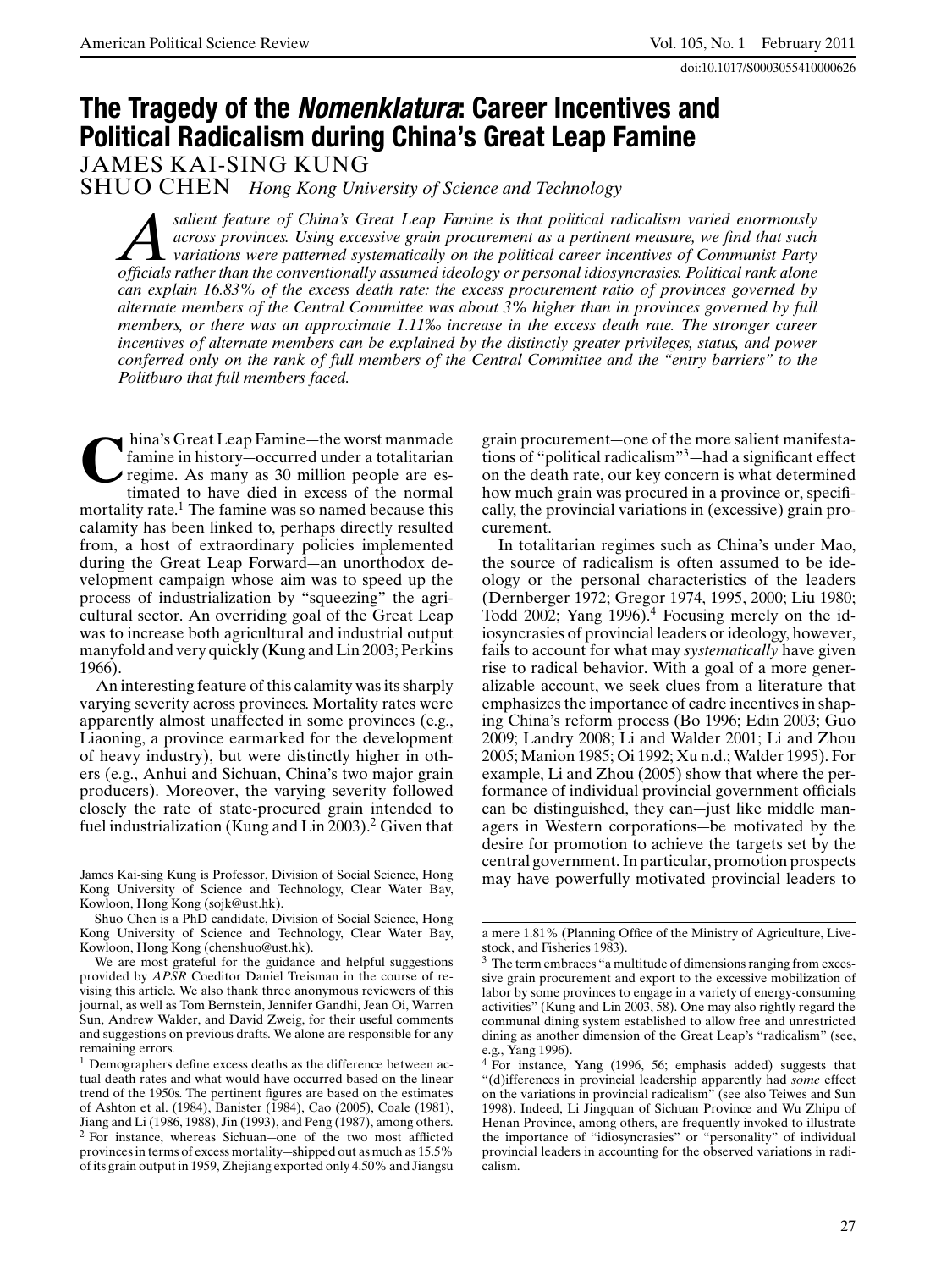maximize gross domestic product (GDP) growth and other indicators of local economic performance since China began reforming its economy. Given that provincial leaders in the 1950s were more "locked in" within the internal political labor market than were their reforming counterparts in the 1980s and 1990s, and given that their progress in maximizing grain procurement was even more measurable than the maximization of GDP growth, we conjectured that political radicalism a distinct hallmark of the Great Leap—was also induced by the political career incentives of Communist Party officials. To see whether provincial leaders during China's Great Leap may have been similarly responding to their career concerns, we look to the incentive properties embedded in China's *nomenklatura* for a possible answer.

In China, the provinces were governed by the first party secretaries (FPSs), who were either the full members of China's highest congressional body—the Central Committee of China's Communist Party (CC-CCP)—or alternate members, who were recruited primarily as reserves to replace full members on their retirement or expulsion. $5$  However, vast differences existed in political power, status, and other privileges between these two classes of membership in the CC- $CCP<sub>0</sub><sup>6</sup>$  and the Great Leap provided an extraordinary opportunity for the aspiring alternate members of the CC-CCP to climb the career ladder; all they needed was to pursue the Great Leap's policies in a radical fashion, as Mao preferred.

Indeed, our empirical analysis finds that the provincial variations in excessive grain procurement—our outcome variable—is correlated with the differences in *party rank* among provincial leaders—that is, whether they were full or alternate members. Our results remain robust after controlling for the identity of the provincial leaders or ideology and a number of additional variables that may bear on political radicalism. Specifically, the excess procurement ratio of provinces governed by alternate members of the CC-CCP was about 3% higher than those governed by full members. This translates into 17.62 kilograms of grain procured per person (equal to almost one month's per person consumption at the time), or an approximate 1.11‰ increase in the excess death rate. Given the mean excess death rate of 6.59‰ during the Great Leap, political rank alone can explain up to 16.83% of the excess death rate, which is a huge result.

Our argument that variations in political radicalism were related to officials' career incentives is further bolstered by the provocatively counterintuitive finding that radicalism declined once bureaucrats reached the highest levels of their career ladders—where they perhaps became satisfied careerists rather than zealots. That this was the case is supported by the evidence of significant "entry barriers" to China's ultimate elitist political body—the Politburo (which enjoys an even higher political status than the Central Committee) whose membership in the 1950s required certain welldefined "revolutionary credentials" earned before the 1949 founding of the People's Republic, rather than the mere demonstration of "political loyalty" afterward. Seen in this light, full membership in the Central Committee represented the limits to most people's political careers within the Chinese *nomenklatura*.

Even though this study focused on one historical period in only one country, the results contribute something of general importance to the understanding of politics. Relative to the study of democracies since the seminal work by Downs (1957), little progress has been made toward understanding the institutional structure and dynamics of totalitarian regimes (Debs 2010; Gandhi and Przeworski 2007), despite the fact that dictators still rule almost half of the world's population (Egorov and Sonin n.d.). By showing that at least part of the radicalism practiced during the Great Leap can be accounted for by officials' self-interested attempts at career advancement, our empirical discovery substantially moderates the assumption that ideology is the main source of radicalism under totalitarian regimes. Indeed, history is replete with similar effects of career incentives. Adolf Eichmann, for instance, allegedly sent two million Jews to execution not because of anti-Semitism or because he was a Nazi, but quite simply he was seen as having "an extraordinarily diligence in looking for his personal advancement" (Arendt 1963,  $287$ ). Our study of the possible consequences of the incentive properties embedded in the *nomenklatura* thus makes a fresh contribution toward understanding the institutional dynamics of totalitarian regimes and the rational foundations of the human misery these regimes promote.

In addition, our study should also interest those concerned with comparing the economic efficiency between dictatorship with democracy (e.g., Barro 1996; Becker 1983; Olson 1982; Peltzman 1976; Stigler 1971; Wintrobe 1990, 1998a, 1998b). Our evidence, based on the Great Leap Famine, suggests that even if growth rates are higher under dictatorship in some instances, that seeming efficiency is outweighed by a fundamental shortcoming inherent in totalitarian regimes namely, bad policies favored by the dictator seldom get corrected.<sup>8</sup> Indeed, by refocusing attention on the policy implications of the career incentives offered to the *nomenklatura* with insufficient political checks and balances, this study reveals how the importance of the median voter in democracies is diminished in autocracies, with grave implications (e.g., Congleton 2003;

<sup>5</sup> A few provinces were actually governed by nonmembers during the Great Leap. See the Key Independent Variables section for further details.

<sup>6</sup> Full members held not only more official positions, but also better positions. They accounted for the majority of appointments in both the central government and the military. In addition, alternate members were ineligible to vote at congressional meetings.

<sup>7</sup> We thank then-*APSR* Co-editor Daniel Treisman for suggesting this historical parallel.

<sup>&</sup>lt;sup>8</sup> Not only because any attack of policies favored by the dictator can be interpreted as a sign of disloyalty, but also because lack of political competition deprives the dictator incentives to correct bad policies (Wintrobe 2003, 84–86).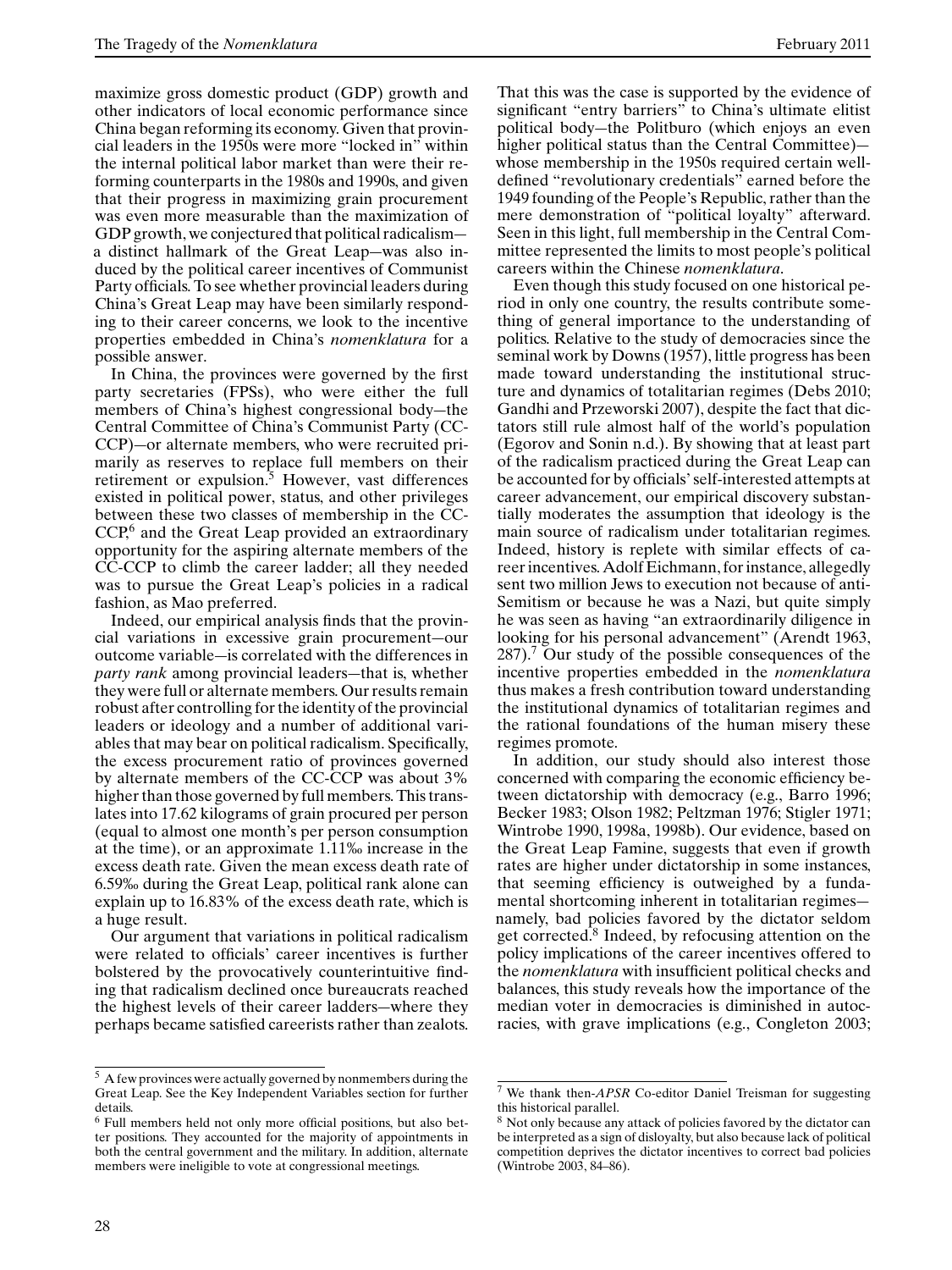Henisz 2004; Knack and Keefer 1995; Mueller 1989; Quinn and Woolley 2001).<sup>9</sup>

The remainder of this article is organized as follows. To motivate our hypothesis, the second section provides the historical background necessary for understanding the nature of career incentives within China's *nomenklatura* system. In the third section, we introduce our variables and data sources and explain the rationale for our model. The empirical results are presented in the fourth section, in which we resolve the estimation problem of omitted variable bias by controlling for the "personalities" or idiosyncrasies of the provincial leaders. We extend our analysis in the fifth section by empirically testing the necessity of "prerevolutionary credentials" for entry into the Politburo and the CC-CCP, whereas, in the sixth section, we explore the possibility of Mao wittingly appointing the more radical leaders (revealed only ex post) to provinces where seemingly more radical policies were implemented. Then we provide a conclusion.

## **VARIATIONS IN POLITICAL RADICALISM DURING CHINA'S GREAT LEAP FORWARD: "CAREER INCENTIVES" EMBEDDED IN CHINA'S NOMENKLATURA**

Although political radicalism was a hallmark of the Great Leap, it was not enforced with equal vigor across China's provinces. Why did provincial officials respond to Mao's call to adopt the Great Leap's policies with varying degrees of political fervor? The idiosyncrasies of provincial leaders were obviously involved (Teiwes and Sun 1998; Yang 1996). Li Jingquan of Sichuan Province, the local leader who aggressively transferred grain away from Sichuan to the center even before the Great Leap's onslaught (Walker 1998) and who insisted on brigade-level accounting and retention of communal mess halls even when it was no longer a mandate, remains a household name as a representative of the Great Leap's radicalism (Yang 1996). The same applies to Wu Zhipu, the Henan provincial governor who became the FPS by accusing his predecessor of not responding to the chairman's call with sufficient zeal.<sup>10</sup> Suggesting that personal idiosyncrasies account for the differences in radical behaviors among the provincial leaders, however, overlooks the role played by incentives embedded within the structure of the *nomenklatura*, an issue to which we now turn.

The *nomenklatura* is a system of personnel control commonly adopted in Communist countries, including

the former Soviet Union and the Eastern Bloc countries, as well as today's China (Manion 1985). With a small nucleus of political elites holding a disproportionate number of key administrative positions in virtually all spheres of political activities, the *nomenklatura* system is hierarchical in structure and bureaucratic in procedure (Harasymiw 1969). In the Chinese context, according to the Party's Constitution, the Central Committee, which is elected by the National Party Congress, assumes the highest authority. The extent to which political resources are concentrated in a chosen few is amply demonstrated by the fact that 141 full and alternative members of the first Plenary Session of the Eighth National Congress of the Communist Party of China (hereafter, NCCCP) held a total of 513 official positions in the party, the military, and various branches of government and mass organizations.<sup>11</sup>

The pertinent question is who among these political elites had greater propensity to act radically during the Great Leap. Figure 1, which shows the distribution of the three bureaucratic *ranks* of the central committee [they are, from top to bottom, Politburo member (PM), full member (FM), alternate member (AM)], provides some useful clues. Although the Politburo was clearly the pinnacle of China's political power, with its exceedingly small membership (usually consisting of about 20 in the 1950s), it was not within reach for most, including the very elite.

A question may be raised on whether advancement to the Politburo provided the only career opportunity for these CC-CCP members. For instance, might there be positions in the central government, the National People's Congress (NPC) and other departments of the Central Party for these full members to advance and fill? To the extent that appointments in the government and the NPC were still firmly under the supervision of the Politburo (Party Constitution of the Eighth Plenary Session 1956), they could hardly qualify as likely positions for career mobility. With regard to appointments in the Central Party, the two options available for a full member were either a position in the Central Secretariat or in the Military Affairs Committee (see supplementary online Appendix 1, available at http://www.journals. cambridge.org/psr2011004).<sup>12</sup> Both were essentially "subunit[s] of the Central Committee of the CCP (that) report directly to the Politburo and its Standing Committee" (Wang 2001, 76; see also Lieberthal 1995, 159), not to mention the fact that the number of positions available in these units was small in relation to those who were eligible.<sup>13</sup> Hence, even for the most ambitious party officials in Communist China, full

 $9$  Indeed, the importance of an independent media sector in ensuring that any severe food shortage is dealt with in time to prevent a large-scale famine like the Great Leap Famine (Sen 1981; see also  $\acute{o}$  Gráda 2009) is an example of the importance of political checks and balances. In fact, the lack of such checks and balances can be linked to the absence of political rights under dictatorship, whereby typically the dictator is predisposed to treat his people under his rule as merely "stock" (Sen 1993).

<sup>10</sup> Mao praised Wu Zhipu, the Henan provincial governor who successfully ousted the former provincial FPS, Pan Fusheng, for being a "Marxist-Leninist," whereas himself was a mere "right-wing opportunist" (Xu 1998, 38).

<sup>&</sup>lt;sup>11</sup> The Eighth NCCCP was held on September 28, 1956, and was in session from 1956 to 1969. In all, 12 plenary sessions were held during the period.

<sup>&</sup>lt;sup>12</sup> For those contemplating the alternative career path in the military, connections with the military were of crucial importance—entry was not automatic.

<sup>&</sup>lt;sup>13</sup> For example, there were only seven secretaries in the Central Secretariat at the First Plenary Session of the Eighth NCCCP (Beijing: Chinese Communist Party History Press, 2004, 1197).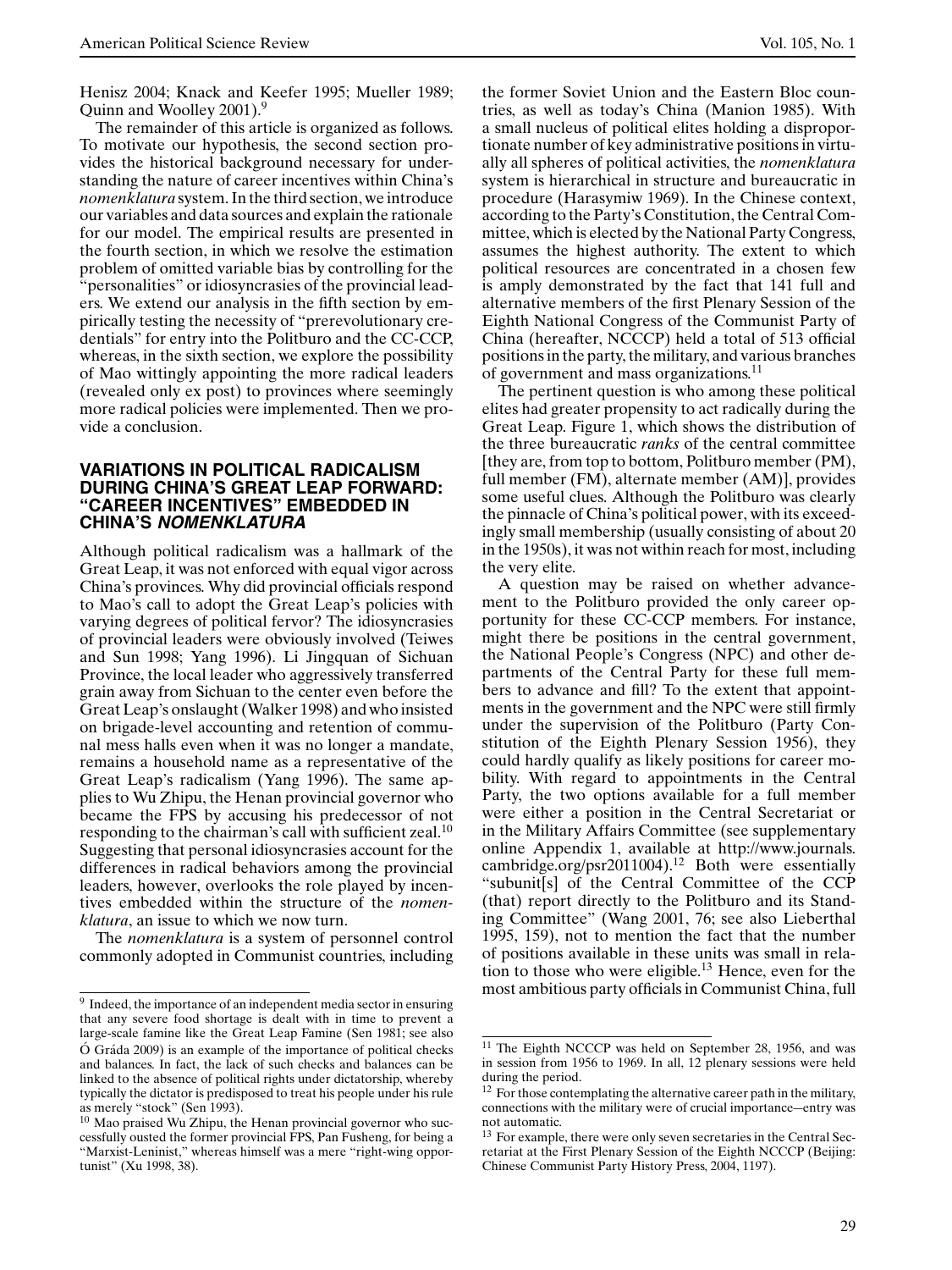

membership in the Central Committee was likely the highest position attainable.

Three important aspects distinguished a full member from an alternate member. First, full members held more official positions in the party, the military, and the government than did alternate members. As Table 1 shows, of the 513 official positions held by the 141 Central Committee members, 299 positions (58.3%) were held by the 69 full members, averaging 4.3 per person, whereas 72 alternate members held only 214 positions (41.7%) or 2.97 per person. More important, full members disproportionately occupied the more strategic positions. Full members were overwhelmingly represented in the party at the central level (78.9 %), the central government (67.6%), and the military (70.9%); positions assumed by alternate members were confined primarily to those at the local-provincial level. The difference was most striking in the case of the military, in which even appointments at the local level were predominantly occupied by full members. Moreover, the positions of a great many alternate members were confined to appointments of lesser political significance, such as those in mass organizations, including the All China Women's Federation and the Chinese People's Association for Friendship with Foreign Countries. Finally, alternate members were lower in rank and status and, accordingly, enjoyed distinctly fewer rights and privileges. For instance, although allowed to express their opinions at plenary meetings, alternate members were ineligible to vote on resolutions (a fact that remains true today) (Sheng 2005). Their role in party leadership was strictly limited to one of "consultation" (Houn 1957; Klein 1966). These differences must have provided strong incentives for alternate members to want to become full members; the remaining question is whether mechanism(s) existed within the *nomenklatura* to allow for this upward career mobility.<sup>14</sup>

Because key appointments of both party and government officials were highly controlled by the uppermost level of the power pyramid, a "patron−client" relationship existed between the top leaders and alternate members (Nathan 2003) (Figure 1); this allowed alternate members (as clients) to signal their loyalty toward their patrons in exchange for prospects of promotion. Rigby (1968) illustrates this logic most succinctly:

Because of the *nomenklatura* system, one of the resources—and surely the most valuable one—subject to administrative decision and, therefore, forming part of the stock of reciprocal favor, is *position* itself *...* (6; emphasis  $added)$ <sup>15</sup>

<sup>14</sup> Moreover, although material incentives were arguably not the primary concern of party officials, the fact that the average salary of full members working in the government was nearly double that earned by alternate members (530 yuan vs. 280 yuan) may also have boosted the promotion incentive (Yang 2007).

<sup>&</sup>lt;sup>15</sup> In fact, the Politburo does have, on one hand, a list of ministerial and ambassadorial positions that it is authorized to fill and, on the other hand, a list of potential candidates eager to occupy these positions (Burns, 1987, 1988a, 1988b, 1989, 1994, 1994; Harasymiw 1969;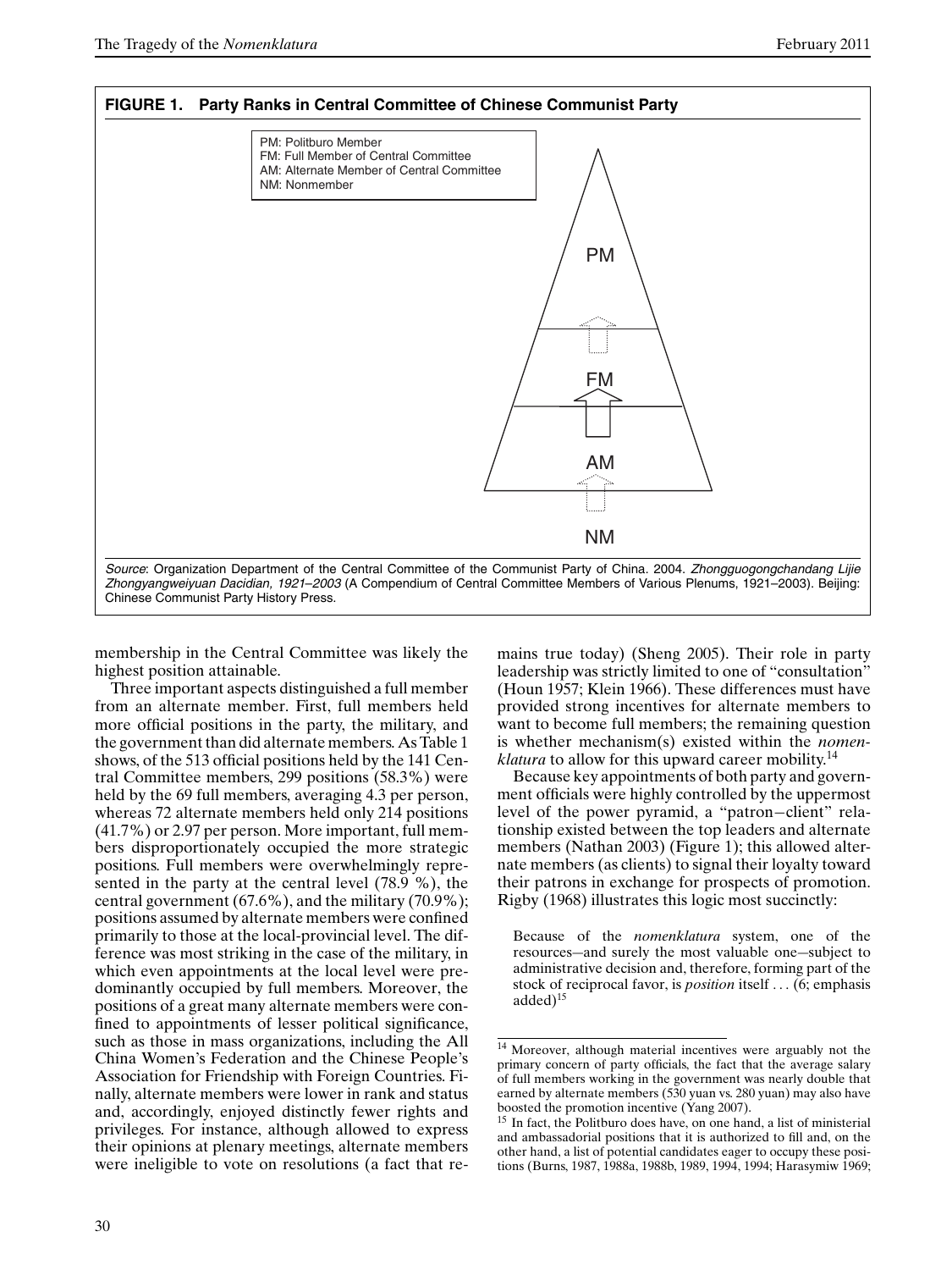| American Political Science Review |  |  |
|-----------------------------------|--|--|
|-----------------------------------|--|--|

|             |           |                                | TABLE 1. Distribution of Official Po<br>(First Plenary Session of the Eighth                |                                      | ositions in the Party, the Military, and the Government, by Party Rank<br>National Congress of the Communist Party of China) |                                                 |                                                            |                                                       |                                                                                                                  |                        |
|-------------|-----------|--------------------------------|---------------------------------------------------------------------------------------------|--------------------------------------|------------------------------------------------------------------------------------------------------------------------------|-------------------------------------------------|------------------------------------------------------------|-------------------------------------------------------|------------------------------------------------------------------------------------------------------------------|------------------------|
|             | Obs       | $(n = 71)$<br>Central<br>Party | $(n = 51)$<br>$\sf Local$<br>Party                                                          | Government<br>$(n = 148)$<br>Central | Government<br>$(n = 28)$<br>$\overline{\text{local}}$                                                                        | Commission<br>$(n = 62)$<br>Military<br>Central | $n = 33$<br>Military<br>Region<br>$\overline{\phantom{a}}$ | Consultative<br>Conference<br>$(n = 32)$<br>Political | <b>Organizations</b><br>and Others<br>$(n = 88)$<br>Mass                                                         | $(n = 513)$<br>Total   |
| Total<br>ΜV | 89<br>141 | 78.9%<br>21.1%<br>100%         | 27.4%<br>72.6%<br>100%                                                                      | 67.6%<br>32.4%<br>100%               | 39.3%<br>60.7%<br>100%                                                                                                       | 70.9%<br>29.1%<br>100%                          | 54.5%<br>45.5%<br>100%                                     | 53.1%<br>46.9%<br>100%                                | 40.9%<br>59.1%<br>100%                                                                                           | 58.3%<br>41.7%<br>100% |
|             |           |                                | A Compendium of Central Committee Members<br>Source: Organization Department of the Central |                                      | of Various Plenums, 1921-2003). Beijing: Chinese Communist Party History Press                                               |                                                 |                                                            |                                                       | Committee of the Communist Party of China. 2004. Zhongguogongchandang Lijie Zhongyangweiyuan Dacidian, 1921-2003 |                        |

In a similar vein, John Burns (1989) succinctly elucidates the inherent desire of China's officials to move up the career ladder of the *nomenklatura* within the "patron–client" context:

In general, wealth, power, and status in China go to those who can climb the ladder of official position. Because there is no real alternative to employment outside of the "monoorganizational" cadre hierarchy, and because officials are almost completely dependent on their official sinecures for their livelihood, they need patrons at higher levels of the bureaucracy, particularly those who are well connected to party committees and core groups, to further their careers.  $(xxxii)^{16}$ 

Summing up, in light of the vast differences in political status (reflected primarily in official appointments), power (in voting), and other privileges (pecuniary benefits) between the two classes of membership of the Central Committee, as well as the significantly greater probability of becoming a full member of the Central Committee rather than acquiring a position in the Politburo, the incentives for alternate members to signal loyalty to their patrons during the Great Leap were most likely substantially greater than those for full members. Mao's upper hand over his political opponents in the lead up to the Great Leap and his clear preference for a distinctly rapid economic transformation provided the stimulus and legitimacy for radical behavior. We cast our hypothesis specifically as follows $17$ :

*Hypothesis:* Variations in political radicalism across China's provinces during the Great Leap were determined largely by a leader's party rank in the *nomenklatura* and the differences in political privileges and benefits conferred by the different ranks. The distinct political privileges and status enjoyed by full members of the Central Committee provided inherently strong incentives for alternate members to move up the "career ladder" within China's *nomenklatura*, and the Great Leap provided them with an extraordinary opportunity to realize this career goal.

Manion 1985; Voslensky 1984). During the second session of the Eighth Party Congress held in May 1958, 25 cadres were appointed alternate members (of which 6 held the position of provincial FPS), a reward given presumably for their zeal in repudiating the conservative "Anti-rash" campaign of 1956–57 and in pushing for the Great Leap.

<sup>&</sup>lt;sup>16</sup> Although writing in the context of China's reform era, Walder (1995) and Walder and Li (2001) similarly recognize the importance of the Communist Party in rewarding political loyalty with career advancement and privilege.

<sup>&</sup>lt;sup>17</sup> In formulating our hypothesis, we do not necessarily rule out the importance of negative incentives, namely, the threat of purge or forced self-criticism as a motivator to be radical. The various antirightist campaigns and accompanying purges that resulted—for instance, the forced confessions by top leaders (Zhou Enlai, Chen Yun) at the Nanning and Chengdu meetings and at the second session of the Eighth Party Congress in May 1958—must surely have motivated other leaders to go all-out in promoting the Great Leap (see the list of purges in Teiwes and Sun 1998, 275). Unlike with positive incentives, however, provincial leaders, regardless of their rank, invariably seek to avoid punitive actions. We thank Tom Bernstein and Andrew Walder for alerting us to the importance of negative incentives.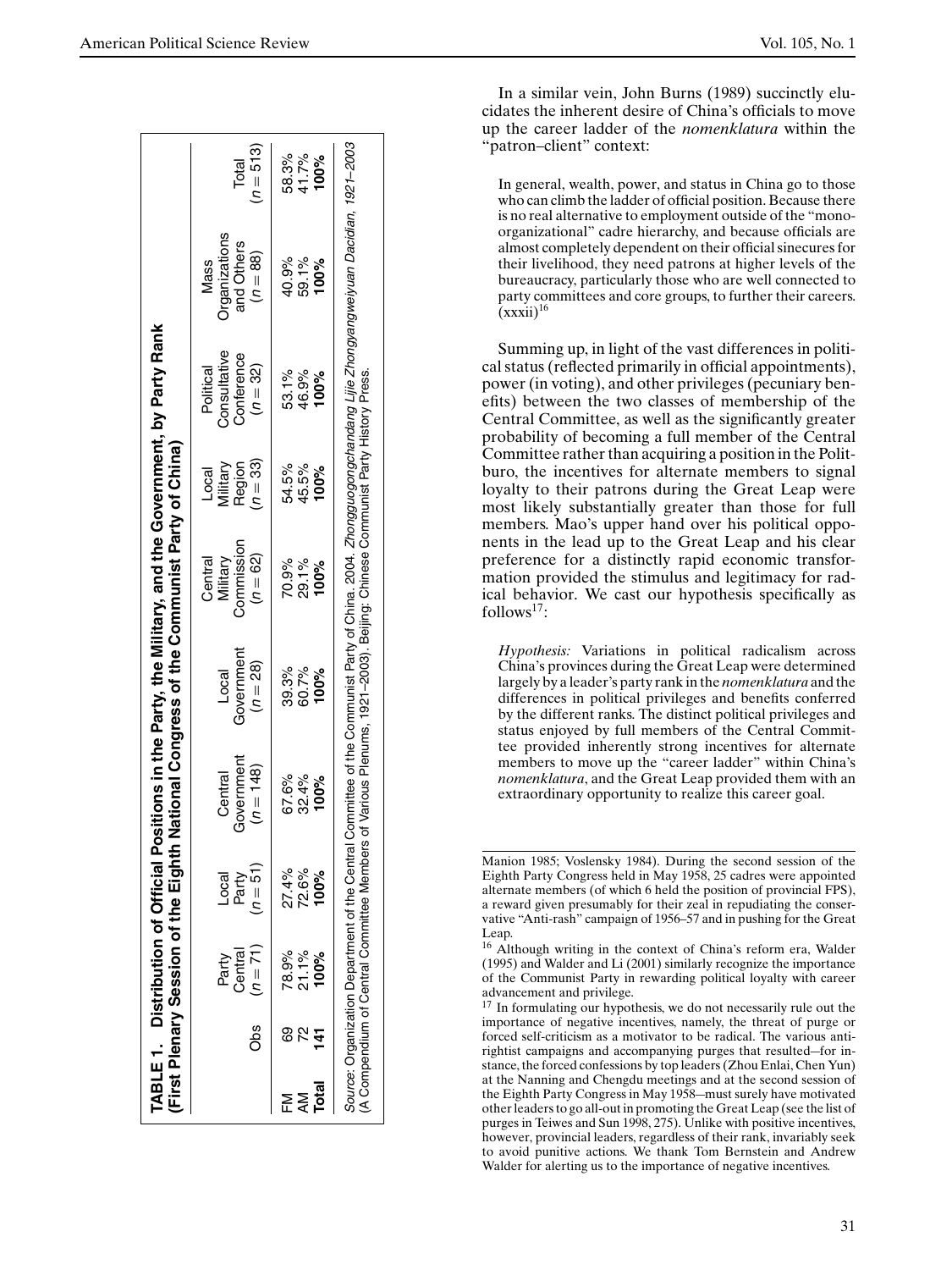# **EMPIRICAL STRATEGY**

## **Variables**

*Dependent Variable.* Our dependent variable is excessive grain procurement, measured as the difference between normal levels of procurement (during both 1955 and 1957) and actual procurement levels during the Great Leap  $(1958-61).$ <sup>18</sup> We choose grain procurement because it signaled commitment to the Great Leap, and, more important, its variations across provinces significantly affected death tolls (Kung and Lin 2003). We choose to perform our analysis at the provincial level because it is at this particular level that deviations from the normal level of grain output and procurement were likely most acute.<sup>19</sup>

Expressed as a ratio of grain output, the overriding goal of grain procurement was to serve industrialization. There was thus, in China, a monopsony of grain (and other farm products) trade imposed unilaterally by the party to transfer the agricultural surplus from the farm sector to the urban-industrial sector at below-market prices. Dubbed "unified purchase and sale" (*Tonggou tongxiao*), a euphemism for compulsory purchase and sale, grain procurement was introduced in China in late 1953 (Bernstein 1984). Compared with gross procurement, net procurement, which deducts from overall procurement that portion of grain a provincial government redistributed back to the affected areas in its own province in the form of resold grain or disaster relief, provides a more accurate estimate of the actual amount being taken away (Kung and Lin  $2003$ ).<sup>20</sup> For this reason, our dependent variable, the excessive procurement ratio, is constructed based on net procurement. As shown in Figure 2, we take the average net procurement of 1955–57 to represent a normal level of procurement (depicted by the horizontal dotted line) and plot it against the net procurement ratio (depicted by the triangular-shaped, thick black line).<sup>21</sup> The difference between them captures the excess procurement ratio, which began to turn (slightly) positive between 1957 and 1958, but increased more drastically after 1958 and peaked in 1959, after which it declined and even turned negative after 1961, when the famine ended.

To ensure that excessive grain procurement is a reasonably good proxy for political radicalism, we perform a few simple tests.<sup>22</sup> First, we cross-tabulate a number of radical measures against political rank to determine whether the degree of radicalism was indeed higher among provinces governed by the alternate members. The measures include a proxy for the claims by a locality of having achieved a significant breakthrough in crop yields, $^{23}$  the extent of communal mess hall dining, the pace of agricultural collectivization,  $24$ and the number of nonparty intellectuals being persecuted during the "anti-rightist" campaign that occurred shortly before the Great Leap.25 The results reported in section A of supplementary online Appendix 3 (http://www.journals.cambridge.org/psr2011004) confirm that the provinces in which the FPS was an AM invariably scored highest on virtually all indicators of radicalism.

Second, we then test whether excessive grain procurement is significantly correlated with the various alternative measures of political radicalism. Reported in section B of online Appendix 3, the results are consistent with the previous finding. The pertinent correlation coefficients are all significant at the conventionally accepted level of statistical significance.<sup>26</sup> In light of

<sup>&</sup>lt;sup>18</sup> We control for the periods both before and after the Great Leap because it is probable that some provinces may already have yielded to political radicalism even before the pre-Great Leap.

<sup>&</sup>lt;sup>19</sup> The division of the provincial grain target was a straightforward affair, involving "little debate" because it was simply divided among different prefectures, according to Oi (1989). The same applies to the next two lower levels, where, for instance, "the prefectural officials simply allocated the quotas to each county head" (58). Oi attributes the acquiescence of these higher-level cadres to the fact that they were essentially state agents "who received set grain rations and set salaries independent of the local grain harvest"; their "immediate economic welfare was not directly tied to grain sales" (58–59). Although lower-level brigade and team cadres may have enormous incentives to negotiate with their leaders for a smaller grain quota, in reality such "bargaining" was subject to "sharp limits" determined at the higher levels (Oi 1989, 62; see also Bernstein 1984). Moreover, such bargaining was essentially of a zero-sum nature; "what one team escaped selling, another would have to make good" (Oi 1989, 62).

<sup>&</sup>lt;sup>20</sup> Although the death rate is not our dependent variable of interest, it is worth pointing out that the amount of resale grain to which a province was entitled—which essentially depended on whether a province was a recipient or supplier of grain subsidies—played a distinctly important role in accounting for the provincial variations in the excess death rate. For instance, although the gross procurement of grain for Liaoning Province was 32% during 1958−60, as a highly industrialized province it enjoyed grain transfers from the "surplus" provinces. The excess death rate in Liaoning was thus only 2.8‰ versus the national average of 5.81‰. Conversely, although the gross procurement ratio of Sichuan Province was nearly 10% lower than that of Liaoning (22.98%), the excess death rate in Sichuan was a startling 18.09‰ because it contributed nearly one third (31.5%) of the total provincial grain exports (Walker 1998, 81).

<sup>21</sup> See supplementary online Appendix 2 for a formulaic expression of the excessive grain procurement ratio.

<sup>22</sup> We thank Dan Treisman for this suggestion, as well.

<sup>23</sup> Inspired by the Soviet Union's Sputnik satellite launch in 1957, the Chinese employed the term "launching high-yield agricultural satellites" (*fanggaochan weixing*) to describe instances in which major breakthroughs in crop yields had (supposedly) been achieved. Under intense pressure from their superiors, local (commune) cadres were compelled to boast about grain output increases even when no increase took place (Ashton et al. 1984; Bernstein 1984; Liang 2003; Lu 2008; Xie 1990). The so-called launches were simply inflated grain output reports to the *People's Daily*, the party's mouthpiece. So, reports of satellite launches can serve today as a good proxy for political radicalism related to (excessive) grain procurement.

 $24$  Although there were nearly no spatial variations in the communalization of Chinese agriculture, substantial variations existed across provinces in the collectivization process that preceded it (Chung 2000, 68–71). We assume, not unreasonably, that the more radical provinces tended to collectivize their agriculture earlier.<br>25 I annohed in 1057 M.

Launched in 1957, Mao used the "Anti-rightist Campaign" to persecute those who criticized his policies—particularly those pertaining to agricultural collectivization and grain procurement (see, among others, Goldman 1987, 253–54). To the extent that the more radical provincial leaders were likely to have persecuted more rightists, the number of "rightists" identified in a given province is thus a good proxy for provincial radicalism.

 $26$  Even the 10% result is not bad, considering the fact that we only have 24 provinces in this exercise.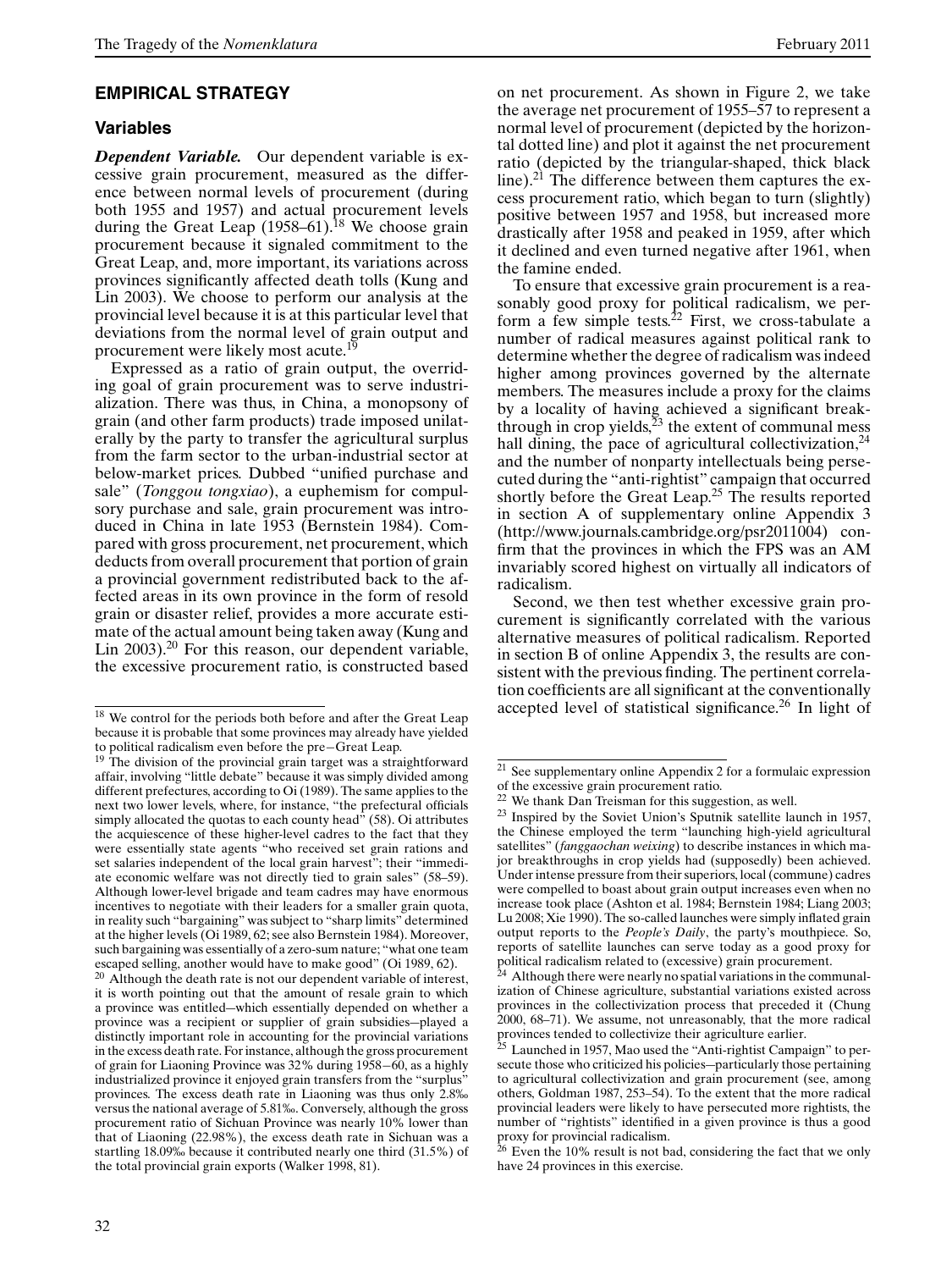

these results, we are confident that excessive procurement is a reliable proxy for political radicalism.

*Key Independent Variables.* To test our hypothesis, namely, that alternate members (AMs) of the Central Committee behaved more radically than did full members (FMs), our key explanatory variable is the provincial leader's party *rank* in the Central Committee. Because there were a few nonmembers (NMs) in our sample, we code these different ranks as a categorical variable with a value that equals zero if a provincial FPS was a nonmember of the Central Committee in any given year, 1 if he was an alternate member, and 2 if he was a full member.<sup>27</sup> Our aim is to match the FPSs with their party ranks and their corresponding length of tenure in a given province (i.e., rank∗province∗year); therefore, our specification allows us to go beyond mere individual characteristics or idiosyncrasies to test the logic of career incentives underlying promotion within the *nomenklatura* as a result of the exogenous shock of the Great Leap.

Altogether 81 individuals are enumerated. Their distribution between the two party ranks of the Central Committee across China for the period 1956−66 is shown in Table 2. With 44% of these individuals belonging to AM  $(n = 36)$  and 56% to the other two categories—FM (19) and NM (26)—it is unlikely that our estimation is biased by having a disproportionate percentage of our sample in the AM category.<sup>28</sup> Of these 81 individuals, 48 were FPSs and 33 were governors.29 These 48 FPSs were distributed across the

## **TABLE 2. Distribution of Provincial First Party Secretaries and Governors by Party Rank, 1956–66**

|                                                                                                                                                                                                                                                                                                                                                                                                                      |    |    | FPS Governor FPS/Governor | Total |  |  |
|----------------------------------------------------------------------------------------------------------------------------------------------------------------------------------------------------------------------------------------------------------------------------------------------------------------------------------------------------------------------------------------------------------------------|----|----|---------------------------|-------|--|--|
| FM                                                                                                                                                                                                                                                                                                                                                                                                                   | 6  | 8  | 5                         | 19    |  |  |
| AМ                                                                                                                                                                                                                                                                                                                                                                                                                   | 15 | 15 | 6                         | 36    |  |  |
| <b>NM</b>                                                                                                                                                                                                                                                                                                                                                                                                            | 11 | 10 | 5                         | 26    |  |  |
| Total                                                                                                                                                                                                                                                                                                                                                                                                                | 32 | 33 | 16                        | 81    |  |  |
| <i>Notes</i> : AM, alternate member; FM, full member; FPS,<br>first party secretary; NM, nonmember.<br>Source: Organization Department of the Central<br>Committee of the Communist Party of China. 2004.<br>Zhongguogongchandang Lijie Zhongyangweiyuan<br>Dacidian, 1921-2003 (A Compendium of Central<br>Committee Members of Various Plenums, 1921-<br>2003). Beijing: Chinese Communist Party History<br>Press. |    |    |                           |       |  |  |

24 Chinese provinces in our sample over the 11-year period from 1956 to 1966, the majority of whom had different lengths of tenure. In fact, with the exception of five provinces (Fujian, Jiangsu, Jiangxi, Zhejiang, and Inner Mongolia), the remaining 19 provinces had all experienced a change in FPS leadership (more on this in what follows).

*Control Variables.* The provincial governor was AM/FM. According to a party document issued shortly prior to the Great Leap Forward,<sup>30</sup> the division of labor between the party and the government was such that

 $27$  We classify two alternate members (AMs) into the FM category because the two categories are closest to each other in political status. <sup>28</sup> We thank Warren Sun for alerting us to this issue.

<sup>29</sup> Among the 48 FPSs, 16 simultaneously held the position as governor. Given that FPS is the more powerful of the two positions, we treat these 16 provincial leaders as assuming essentially the position of FPS. Later, we ascertain empirically whether the motivations of these 16 provincial leaders were any different from those who held a single position.

<sup>30</sup> "Zhongyang Jueding Chengli Caijing, Zhengfa, Waishi, Kexue, Wenjiao Gexiaozu de Tongzhigao de Piyu he Xiugai" (Notification on Establishing the Committees on Economics and Finance, Politics and Law, Foreign Affairs, Science, and Education; hereafter, Notification), published in June 1958. Reprinted in *Jianguo Yilai Maozedong Wengao* (Collected Works of Mao Zedong), Volume 7, 268–69.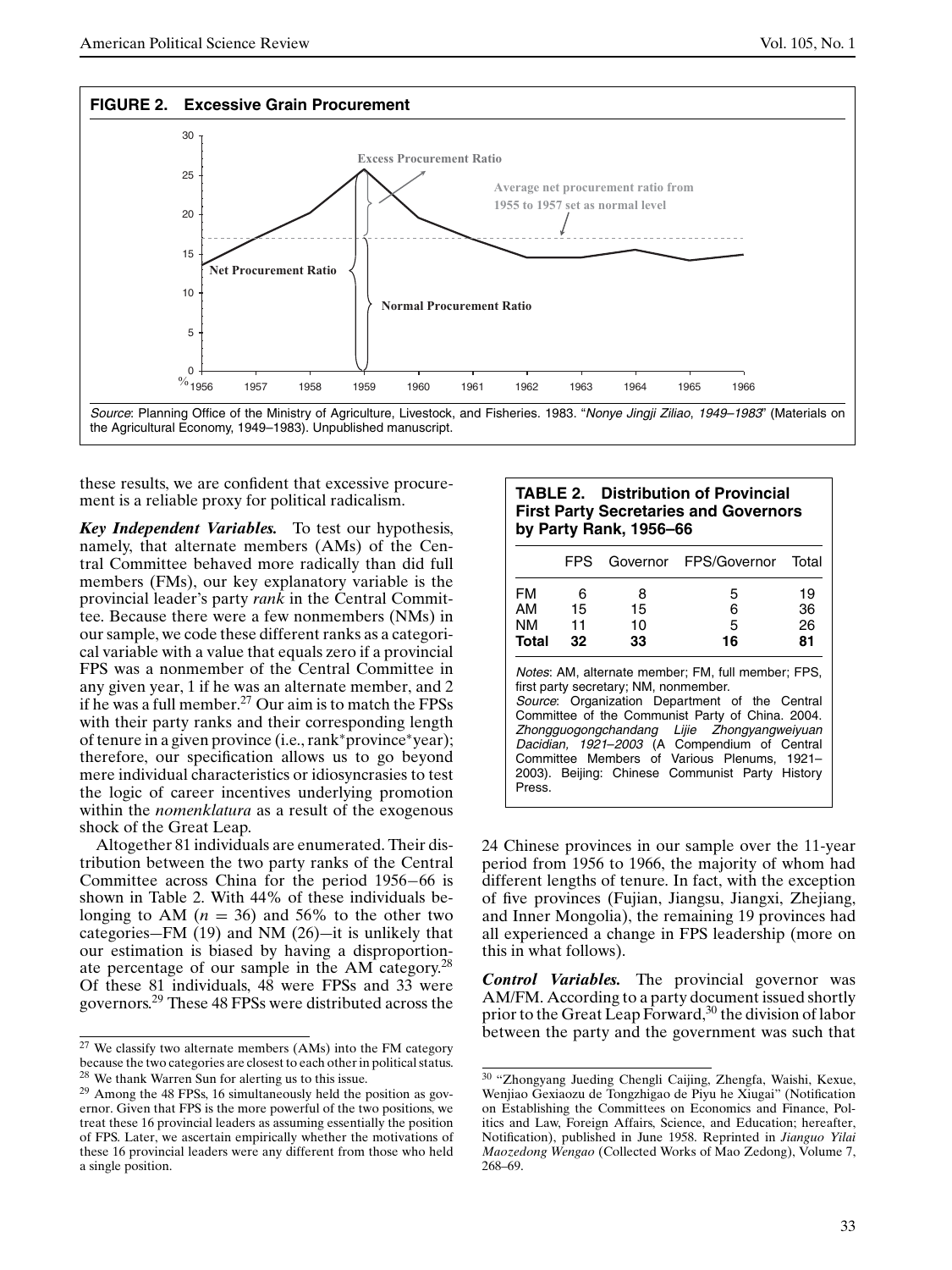"the [p]arty was supposed to be responsible only for broad policy direction (*dati fangjen*), whereas detailed policy execution should be the responsibility of the government and its attendant organizations" (Mao 1992, 268–69). What this implies, insofar as grain procurement is concerned, is that, although it was the party that formulated the procurement policy, specifically how much grain was to be procured each year should be the job of the government bureaucrats (or economic planners) (Bo 1993). But Mao's disproportionate reliance on party officials at the provincial level and below to implement the Great Leap's radical policies inadvertently relegated the provincial governors to secondary importance. $31$  In her excellent analysis of grain procurement during the Great Leap Forward, Oi (1989) indeed finds that it was "the provincial party secretary (who) divided the provincial target among the different prefectures (*diqu*)" (58). The same is observed to be the case for communal dining. Although it was the governor of Jiangxi Province, Shao Shiping, who had openly professed his "strong disgust for the mess hall system," it was Yang Shangkui, the FPS, who was "the more important person" in preventing communal dining practices in that province from developing (Chen n.d., 281, 304). In light of this evidence, the dummy variable indicating that a governor was a member of the Central Committee should thus be insignificant in our estimations.

*Differences in Grain Output.* It is possible that the level of grain procurement was determined in part by the differences in factor endowments or specifically how much grain a province was able to produce, in which case it is important to control for such variations. Following Sen (1981), we employ a two-year moving average of per capita grain output (MAG) in each province to control for the differences in resource endowments. Expressed in logarithmic terms, the pertinent variable is lagged by one year (see Online Appendix 4).

*Effect of Natural Calamities.* We need to control for the varying effect of natural calamities on grain procurement because provincial leaders may consider the magnitude of crop damage when deciding how much grain to take away. We define adverse weather as "the area covered by natural disasters in each province" (*shouzai mianji*), which includes drought, flood, gale and hailstorm, and frost and cold. By summing up the total area affected by these four different types of natural disasters, we construct a natural disaster index for 24 Chinese provinces for the pertinent period of 1956–66. Intuitively, smaller indexes reflect less adverse weather conditions. For instance, compared with 12.53% of the area affected by natural disasters during the three years prior to the Great Leap, the corresponding figure during the Great Leap was approximately 22%, implying that the weather was poor in the latter period.

*Local Variations.* We have seen that substantial pressures were brought to bear within the hierarchy of the party at all levels to ensure that grain procurement targets were met. Although variations at the grassroots levels were unlikely to have affected procurement at the provincial level due to their zero-sum nature (Oi 1989), insofar as grain procurement relied disproportionately on the use of political coercion rather than economic incentives, the state faced an "agency problem" at the grassroots—subcommune—levels. Ethnographic studies have indeed revealed that during the Great Leap and beyond, peasants had engaged in a variety of "resistance" behavior ranging from eating up crops in the fields to secretly dividing part of the harvest among themselves (Becker 1998; Gao 2006; Thaxton 2008). To the extent that such behaviors were sanctioned in some instances but not in others, they may duly affect the efficacy of procurement. For this reason, we control for these possible local variations.

Such local accounts help enrich our understanding of the possible variations in the behavior of peasants and cadres at the village level, but more systematic data are needed for multivariate analysis. It is fortunate that there are two pertinent proxies for local variations that we are able to employ. The first pertains to "the winds of exaggeration"—where officials at all levels below the provincial level were under tremendous pressure to exaggerate grain output. This laid the basis for ongoing excessive grain procurement (Ashton et al. 1984; Bernstein 1984). In particular, it is likely that grain output was exaggerated the most when a locality was identified as having "launched a high-yield agricultural satellite." Hence, the number of such satellite launches should be a good measure of the (varying) degrees of radicalism at the subprovincial levels. Altogether a total of 658 of such reports were filed to the *People's Daily* between August 1958 and February 1962.<sup>32</sup>

Variations in the radical behavior of cadres at the subprovincial levels can also be measured by what Dali Yang (1996) calls "party membership density" (PMD), which is our second pertinent proxy for local variations. Defined as the ratio of party members in a given population (e.g., number per 10,000) in a province, the underlying idea is essentially that cadres who were yet to become party members had greater proclivities to behave more radically in order to advance their careers within the system of the *nomenklatura*. Following this line of reasoning, we modify PMD as the ratio of party members to the overall cadre population in a province as a measure of subprovincial political radicalism. But our reasoning remains the same: political behavior in

<sup>31</sup> Mao's criticism of the State Statistical Bureau for "indiscriminately copying from the Soviet Union" has to be appreciated in the context of China's relations with the Soviet Union turning sour. It was also Mao's tactic to criticize his political opponents by pitching them against the general interest of the people; in this instance, he criticized the pertinent bureau practices as having the alleged effect of "suppressing and frustrating the enthusiasm and zeal of the masses" (Zhao 2001, 54).

<sup>32</sup> We enumerate only those that claimed to have achieved an output of more than 500 kilograms per mu or 0.067 hectare of land—clearly an amount that greatly exceeded the actual prevailing levels (about 100 kilograms per mu or 0.067 hectares) at the time. Amounting to several hundred references, details are not provided here but are available on request.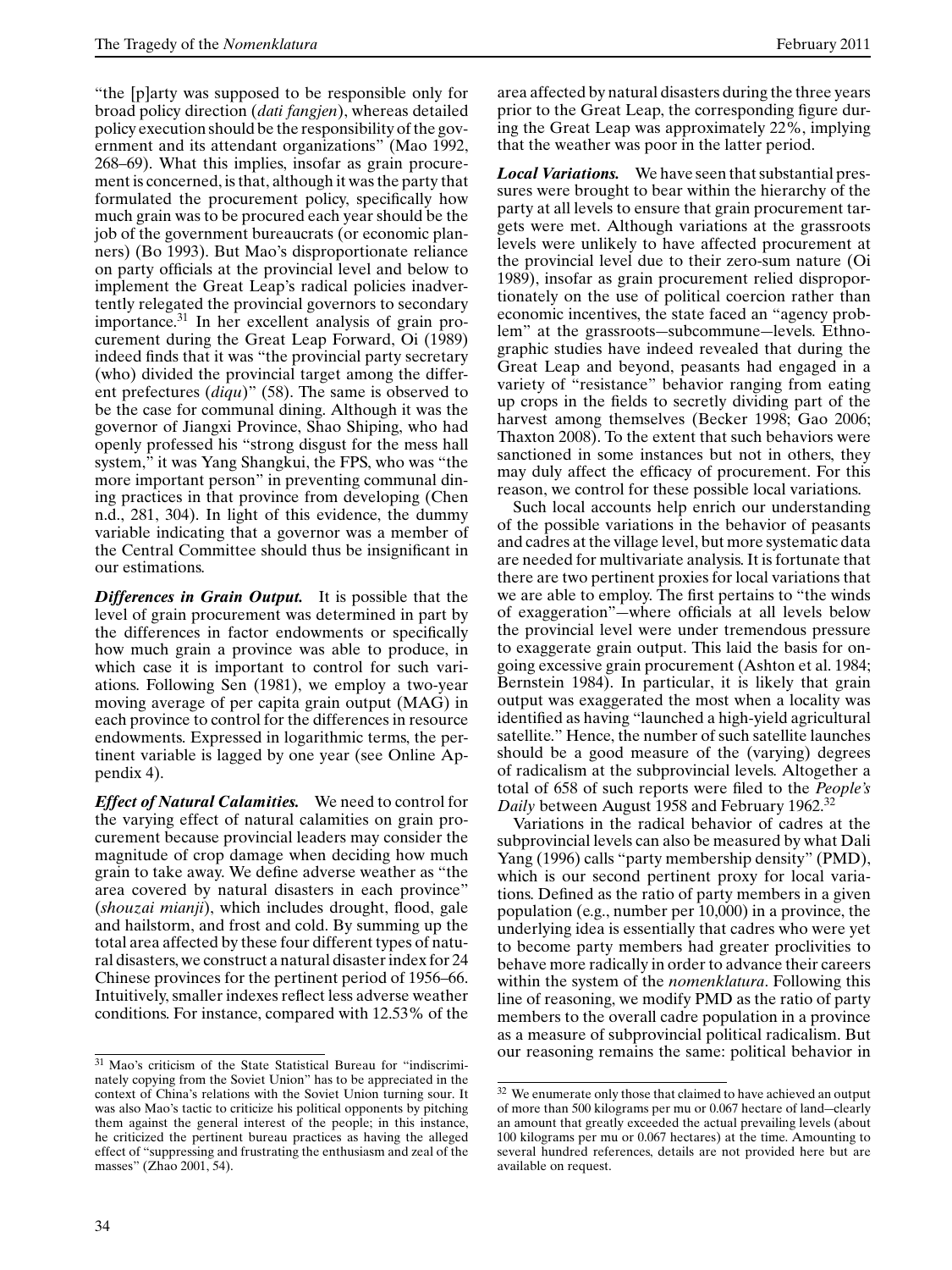provinces with a lower ratio of party members for a given cadre population would likely be more radical.

#### **Gross Domestic Product and the Relative Importance of Agriculture in a Province**

The last set of control variables pertains to the levels of economic development and the relative importance of agriculture in a given province. In principle, the richer a province, the larger the procurement contributions it could make. But Yang (1996) suggests that, in order to "leapfrog" their wealthier counterparts, poorer provinces tended to adopt more radical policies as a signal of their political loyalty. He thus hypothesized an inverse relationship between a province's level of development and its political radicalism. We employ provincial GDP per capita in a logarithmic form to proxy for this possible effect.

The other time-varying, province-specific variable is the relative importance of agriculture in a province. Lin and Yang (2000) argue that the priorities China accorded to the development of heavy industry in the 1950s resulted in an "urban bias" by which urban industrial workers of the state sector were guaranteed minimum "entitlement" or consumption rights, leaving only the "residual" (i.e., after procurement) to the villagers. If the urban residents' rights to grain consumption were indeed better protected, then proportionately more grain would be procured in the predominantly agricultural provinces. We use the share of agricultural income to proxy for this possible effect.

### **Data Sources**

We rely on as many as five data series to test our hypothesis. First, data on grain output and procurement are calculated from *Materials on the Agricultural Economy, 1949–1983* (*Nongye Jingji Ziliao*, *1949– 1983*), compiled by the Planning Office of the Ministry of Agriculture, Livestock, and Fisheries in 1983 (see Walker 1998).<sup>33</sup> Detailed information on party officials is obtained from *A Compendium of Central Committee Members of Various Plenums, 1921*−*2003* (*Zhongguo gongchandang lijie zhongyang weiyuan da cidian*). Third, data on climate are drawn from *Report on China's Natural Disasters* (*Zhongguo ziran zaihai baogao*), and *Forty Years of Achievements in Irrigation Construction* (*Sishinian shuili jianshe chengjiu, shuili bu jihuasi*). Finally, data pertaining to the list of control variables are obtained from *Statistical Compendium on Fifty-five Years of New China, 1949– 2004* (*Xinzhongguo wushiwu zhounian tongji ziliao huibian*), *Statistical Materials on 50 Years of New*

*China's Agriculture* (*Xinzhongguo wushinian nongye tongjiziliao*), and *Materials on the Organizational History of China's Central Communist Party* (*Zhonggong zhongyang zuzhi shi ziliao*). For easy referencing, we summarize these various sources in Online Appendix 5 (http://www.journals.cambridge.org/psr2011004).

#### **Estimation Strategy**

We employ a two-way, fixed-effect model to investigate, at the province level, the causal relationship between party rank in the *nomenklatura* and political radicalism, using excessive grain procurement as the pertinent proxy. The functional form of our estimation is specified as follows:

$$
EPR_{it} = \alpha Rank_{it} + \beta X_{it} + \chi Y_{it} + \lambda Z_{it} + \mu_i + \nu_t + \varepsilon,
$$
\n(1)

where *EPR* stands for the excessive procurement ratio and *Rank* is a dummy variable that indexes NM (nonmember), AM (alternate member), and FM (full member). The vector *X* includes two key control variables, per capita grain output and natural calamities, whereas *Y* represents the two time-varying, provincespecific variables of GDP per capita and the proportion of agricultural income. The vector *Z* captures the personal characteristics of provincial leaders. These include the leaders' ages and the number of years of party membership. As befits a two-way, fixed-effects model,  $\mu_i$  captures the time-invariant and provincespecific effects for province *i*, whereas *ν<sup>t</sup>* stands for the province-invariant and time-specific effects for year *t*.  $\varepsilon_{it}$  is the disturbance term that absorbs the effects of other random sources of differences in the dependent variable.

Given that the Eighth Party Central Committee commenced in 1956 (and ended in 1968), our empirical analysis, which is conducted at the provincial level, covers the period from 1956 to 1966. We exclude the last two plenary sessions (1967–68) in our analysis because we do not want our estimations to be contaminated by the political disruptions caused by the Cultural Revolution (1966–76). As with other studies of the Great Leap Famine, we omit the municipalities of Shanghai, Beijing, Tianjin, and the two ethnic autonomous regions of Tibet and Xinjiang, from our analysis. We are left with 24 provinces, and, with each province having 11 time points (1956–66), we have a total of 264 observations available for the empirical analysis. The summary statistics of the variables employed in the estimations are presented in Table 3.

## **EMPIRICAL RESULTS**

#### **Baseline Results**

The baseline estimates of the determinants of political radicalism are presented in Table 4. Provinces governed by full members of the Central Committee

<sup>&</sup>lt;sup>33</sup> The data on grain output and procurement provided by this source are basically identical to the data contained in the *Statistical Compendium on Fifty-five Years of New China, 1949*−*2004*, the latter of which has been employed in Kung and Lin (2003), Lin (1990), Lin and Yang (2000) and Li and Yang (2005). We use this particular source simply because it contains important information on resale grain, which, as we explain, allows us to measure political radicalism more accurately.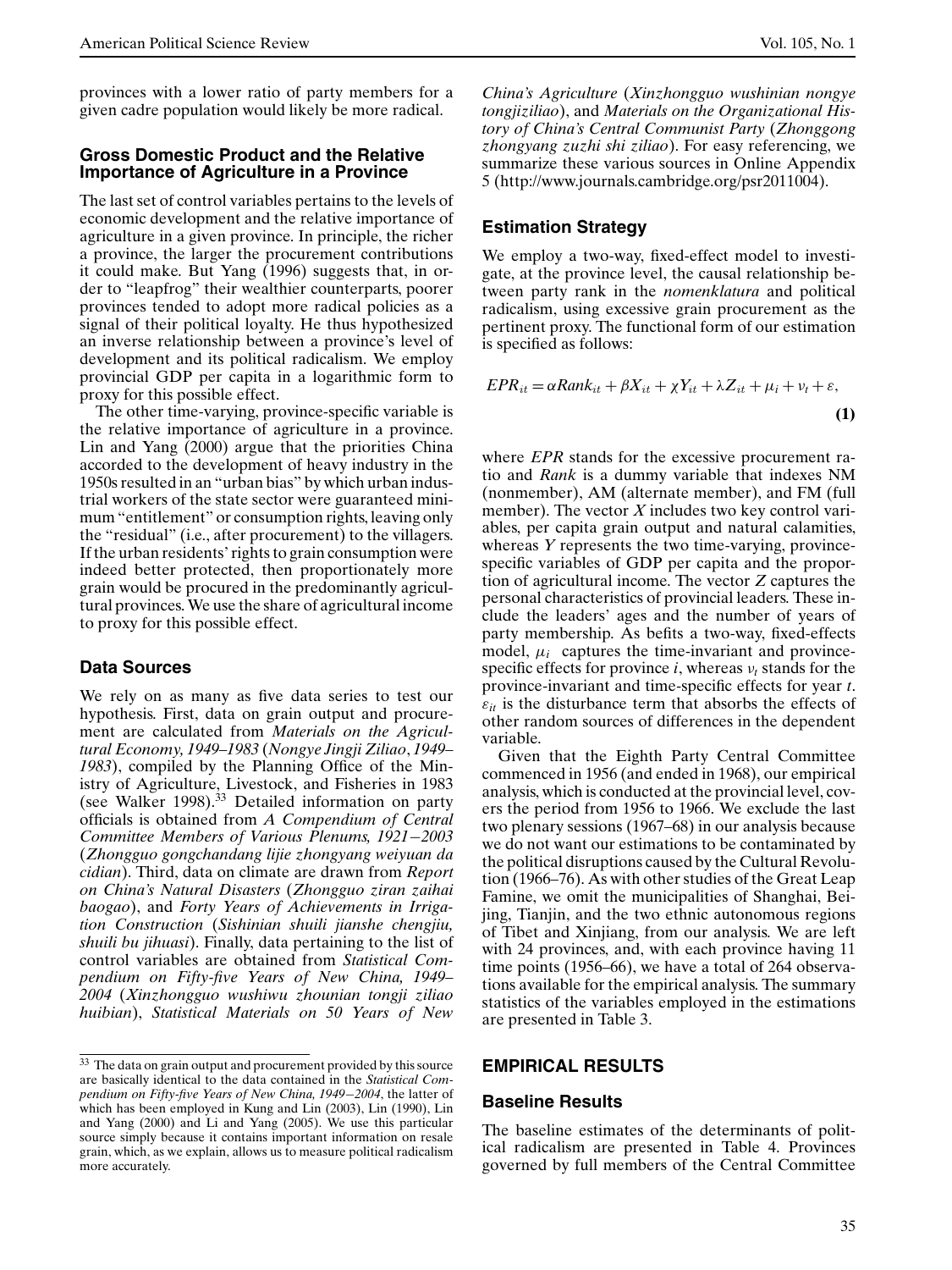| Variables                                                   | Variable Definition                                                                               | Mean   | <b>SD</b> |
|-------------------------------------------------------------|---------------------------------------------------------------------------------------------------|--------|-----------|
| Excess procurement ratio                                    | Difference in net procurement ratio between the<br>Great Leap Forward period and 1955-57          | 1.21   | 5.23      |
| Per capita grain output in rural areas<br>(AG)              | [Total output – (agricultural tax and procurement)<br>+ resale grain]/rural population ( $\sin$ ) | 219.65 | 47.98     |
| Two-year moving average of grain<br>output per capita (MAG) | Two-year moving average of grain output/rural<br>population                                       | 215.93 | 42.89     |
| Ln (MAG)                                                    | Log of two-year moving average of grain<br>output/rural population                                | 5.36   | 0.20      |
| Natural disaster calamities                                 | Proportion of areas covered by natural calamities<br>to total arable land $(\%)$                  | 13.48  | 11.59     |
| Gross domestic product (GDP) per<br>capita (log)            | Log of per capita GDP                                                                             | 5.63   | 0.45      |
| Proportion of agricultural income                           | Ratio of agricultural to total income (%)                                                         | 49.29  | 12.1      |
| Age of party officials                                      | Age of provincial first party secretary in a given<br>year                                        | 51.51  | 5.5       |
| Years of party membership                                   | Years a provincial leader had been member of<br>the Communist Party                               | 31.05  | 4.96      |
| Agricultural satellites                                     | Number of agricultural high-yield<br>satellites/number of communes (%)                            | 0.70   | 1.66      |
| Party member density                                        | Cadres with party membership/total number of<br>cadres $(\%)$                                     | 0.66   | 0.16      |
| Source: See Online Appendix 5.                              |                                                                                                   |        |           |

#### **TABLE 3. Descriptive Statistics of Variables Employed in Regression Analysis**

are employed as the reference group and are thus not shown. Altogether, we ran six regressions. To ensure that our results are not contaminated by problems of multicollinearity and measurement error, model 1, which presents the results of the baseline estimates, includes only the key variable of interest. In model 2, we add the control variable of grain output, whereas in model 3, we control for both grain output and natural calamities. In models 4 and 5, we include GDP per capita and the proportion of agricultural income to control for province-specific effects, whereas models 6 and 7 take into account the possible effects of local variations on political radicalism.<sup>34</sup>

Our baseline regression results confirm our hypothesis. Compared with the full member (FM), only the alternate member (AM) variable is highly significant (at the .01 level of significance); its positive sign (vis-a-` vis that of the FM) suggests that the alternate members were indeed more radical in procuring grain.<sup>35</sup> There is virtually no statistical difference between the FM and the NM, suggesting that nonmembers, too, were not as radical as their AM counterparts. In fact, the AM variable is significant across all seven estimations, suggesting that even with the inclusion of a number of control variables, the results are highly robust.<sup>36</sup> The size of the AM coefficient—which ranges between 2.86 to 3.88 suggests that the excess procurement ratio of provinces governed by AMs is more than 3% higher than in provinces governed by FMs. Evaluated at the mean of the excess procurement ratio, this translates into 17.62 kilograms of grain procured per person (equal to almost one month's per person consumption at the time) or about a 1.11‰ increase in the excess death rate, based upon Kung and Lin's  $(2003)$  estimation.<sup>37</sup> Evaluated against the national average excess death rate of 6.59‰ during 1959−61, political rank alone can explain 16.83% (1.11‰/6.59‰) of the excess death rate. This is a huge result.

The effects of grain output, a proxy for the provincial differences in factor endowments (model  $2<sup>38</sup>$  and

<sup>34</sup> Models 4 and 5 are basically identical, except that model 5 also includes the provincial governor variable.

<sup>&</sup>lt;sup>35</sup> In addition, we also compare the coefficients between AM and NM using a one-way statistical test. Similar to the results comparing AM and FM, the coefficient of AM is larger than that of NM, also at the 1% level of statistical significance.

<sup>36</sup> As mentioned previously, altogether there were five provinces in our sample governed by the same FPS throughout the entire period under analysis. This means that in these provinces our key explana-

tory variable—political rank—does not vary with time. This poses a problem for the fixed-effects model because the effect of rank would be absorbed by the dummy variable. To deal with this problem, we employ a one-way, fixed-effects regression to control for only the time-specific effects and to allow the province-specific effects to vary. The results of this alternative specification are strikingly similar to the two-way, fixed-effects model; the pertinent variable remains statistically significant, and only the size of the coefficient changes slightly. Hence, we do not report them separately.<br> $\frac{37}{20}$  control for the problem of reverse equality.

To control for the problem of reverse causality, we compare the results of an alternative regression model that excludes the six provincial secretaries who were promoted to become alternative members (out of a total of 25) at the second session of the Eighth Party Congress in 1958. The Hausman test cannot refute the null hypothesis of no significant difference in the results between the two models, and hence we do not report the results separately.

<sup>&</sup>lt;sup>38</sup> One may be concerned that, depending on whether the AMs had disproportionately inflated the figures on grain output, the estimated grain output might correlate with the status of the provincial leaders and bias our key estimation results. We test whether that is the case in model 2, which controls for provincial grain output. As we can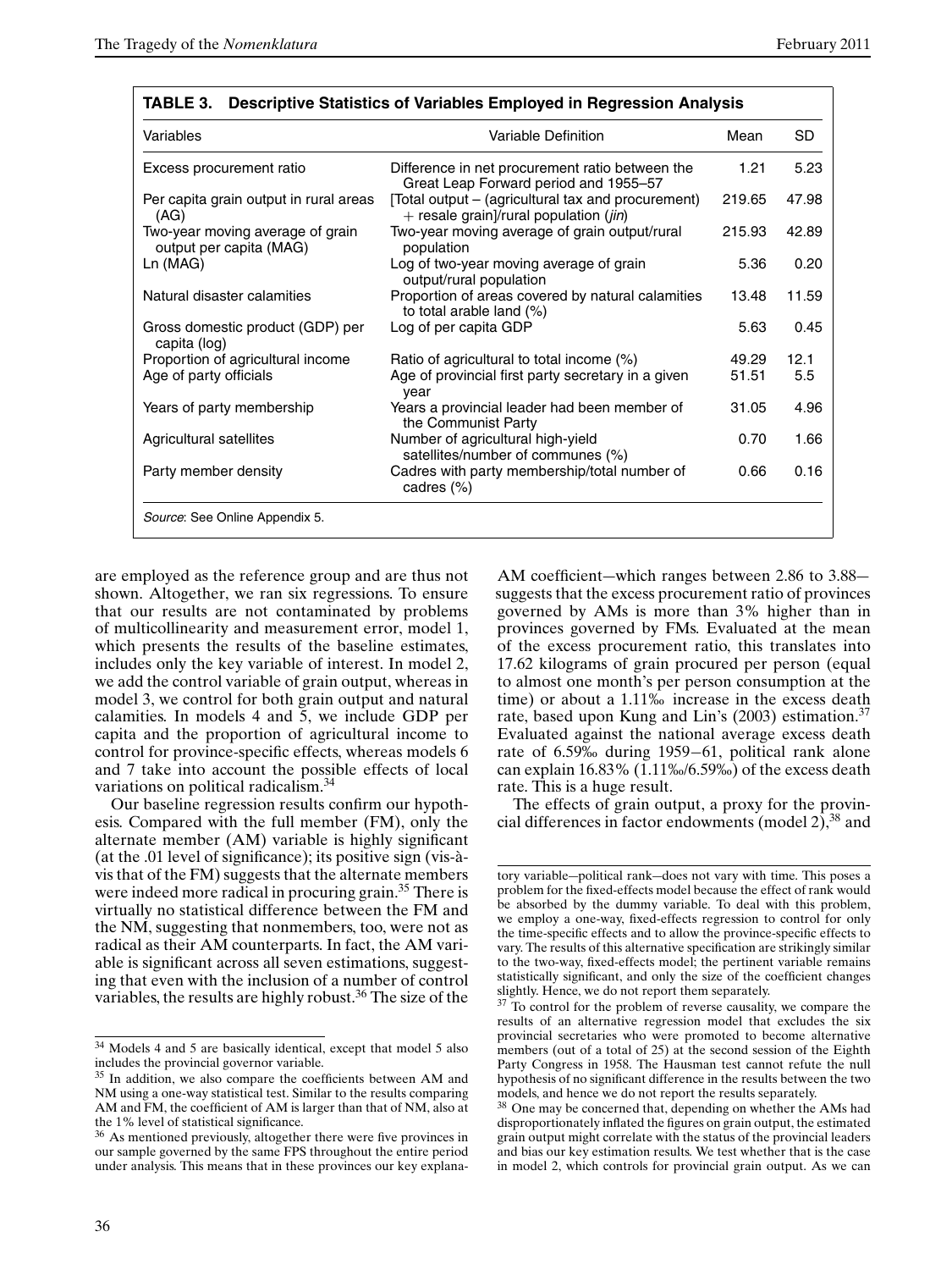| ٦<br>č |
|--------|
| ┍      |
|        |

| Dependent Variable Is Excessive<br><b>Grain Procurement</b>                                                                                                                                                                                                                                                                                                                                                                  | (1)                    | (2)                    | (3)                     | (4)                   | (5)                    | (6)                    | (7)                     |
|------------------------------------------------------------------------------------------------------------------------------------------------------------------------------------------------------------------------------------------------------------------------------------------------------------------------------------------------------------------------------------------------------------------------------|------------------------|------------------------|-------------------------|-----------------------|------------------------|------------------------|-------------------------|
| A province's FPS was:<br><b>NM</b>                                                                                                                                                                                                                                                                                                                                                                                           | $-1.072$               | 0.0786                 | 0.254                   | 0.128                 | $-0.507$               | $-0.852$               | 1.332                   |
|                                                                                                                                                                                                                                                                                                                                                                                                                              | (1.312)                | (1.491)                | (1.498)                 | (1.469)               | (1.555)                | (1.446)                | (1.397)                 |
| <b>AM</b>                                                                                                                                                                                                                                                                                                                                                                                                                    | 2.981<br>$(1.089)$ *** | 3.884<br>$(1.216)$ *** | 3.317<br>$(1.196)$ ***  | 3.422<br>$(1.188)***$ | 2.940<br>$(1.249)$ **  | 2.817<br>$(1.193)$ **  | 3.125<br>$(1.051)$ ***  |
| A province's governor was:                                                                                                                                                                                                                                                                                                                                                                                                   |                        |                        |                         |                       |                        |                        |                         |
| <b>NM</b>                                                                                                                                                                                                                                                                                                                                                                                                                    |                        |                        |                         |                       | 2.959<br>(2.122)       | 3.241<br>(1.975)       | $-2.710$<br>(1.645)     |
| AM                                                                                                                                                                                                                                                                                                                                                                                                                           |                        |                        |                         |                       | 3.052                  | 3.775                  | $-0.410$                |
|                                                                                                                                                                                                                                                                                                                                                                                                                              |                        |                        |                         |                       | (2.470)                | (2.338)                | (1.692)                 |
| Two-year moving average of per<br>capita grain output (MAG)                                                                                                                                                                                                                                                                                                                                                                  |                        | 7.500<br>$(3.438)$ **  | 10.145<br>$(3.743)$ *** | 7.806<br>$(3.760)$ ** | 8.086<br>$(3.768)$ **  | 8.958<br>$(3.728)$ **  | $-0.0745$<br>(2.815)    |
| <b>NDCs</b>                                                                                                                                                                                                                                                                                                                                                                                                                  |                        |                        | $-0.084$                | $-0.072$              | $-0.073$               | $-0.085$               | $-0.0233$               |
|                                                                                                                                                                                                                                                                                                                                                                                                                              |                        |                        | $(0.028)$ ***           | $(0.027)$ ***         | $(0.028)$ ***          | $(0.028)$ ***          | (0.0386)                |
| GDP per capita (log)                                                                                                                                                                                                                                                                                                                                                                                                         |                        |                        |                         | 8.760<br>$(3.427)$ ** | 9.460<br>$(3.476)$ *** | 7.378<br>$(3.630)$ **  | 0.657<br>(1.601)        |
| Proportion of agricultural income                                                                                                                                                                                                                                                                                                                                                                                            |                        |                        |                         | 0.088                 | 0.082                  | $-0.004$               | $-0.0473$               |
|                                                                                                                                                                                                                                                                                                                                                                                                                              |                        |                        |                         | (0.063)               | (0.063)                | (0.067)                | (0.0641)                |
| Agricultural satellites/number of commune                                                                                                                                                                                                                                                                                                                                                                                    |                        |                        |                         |                       |                        | 1.028<br>$(0.287)$ *** | $-0.101$                |
| Share of cadres with CCP membership                                                                                                                                                                                                                                                                                                                                                                                          |                        |                        |                         |                       |                        |                        | $-0.101$                |
| Constant                                                                                                                                                                                                                                                                                                                                                                                                                     | $-3.511$               | $-43.20$               | $-56.499$               | $-94.862$             | $-102.030$             | $-89.84$               | $(0.0298)$ ***<br>6.067 |
|                                                                                                                                                                                                                                                                                                                                                                                                                              | $(1.057)$ ***          | $(18.54)$ **           | $(20.097)$ ***          | $(24.461)$ ***        | $(25.138)***$          | $(27.200)$ ***         | (16.23)                 |
| <b>Observations</b>                                                                                                                                                                                                                                                                                                                                                                                                          | 264                    | 216                    | 196                     | 196                   | 196                    | 174                    | 125                     |
|                                                                                                                                                                                                                                                                                                                                                                                                                              |                        |                        |                         |                       |                        |                        |                         |
|                                                                                                                                                                                                                                                                                                                                                                                                                              |                        |                        |                         |                       |                        |                        |                         |
|                                                                                                                                                                                                                                                                                                                                                                                                                              |                        |                        | 0.007                   | 0.038                 | 0.032                  | 0.017                  | 0.060                   |
| Number of province<br>R squared<br>P value of $AM > NM$<br>P value of MAG $>$ NDC<br>Notes: Reference group is full member (FM) of the Central Committee. Standard errors in parentheses. AM, alternate member; CCP, China's Communist Party; FPS, first<br>part secretary; GDP, gross domestic product; NDC, natural disaster calamity; NM, nonmember.<br>*Significant at 10%; ** significant at 5%; *** significant at 1%. | 24<br>0.52<br>0.000    | 24<br>0.54<br>0.012    | 24<br>0.52<br>0.014     | 24<br>0.55<br>0.008   | 24<br>0.55<br>0.006    | 24<br>0.65<br>0.003    | 20<br>0.48<br>0.011     |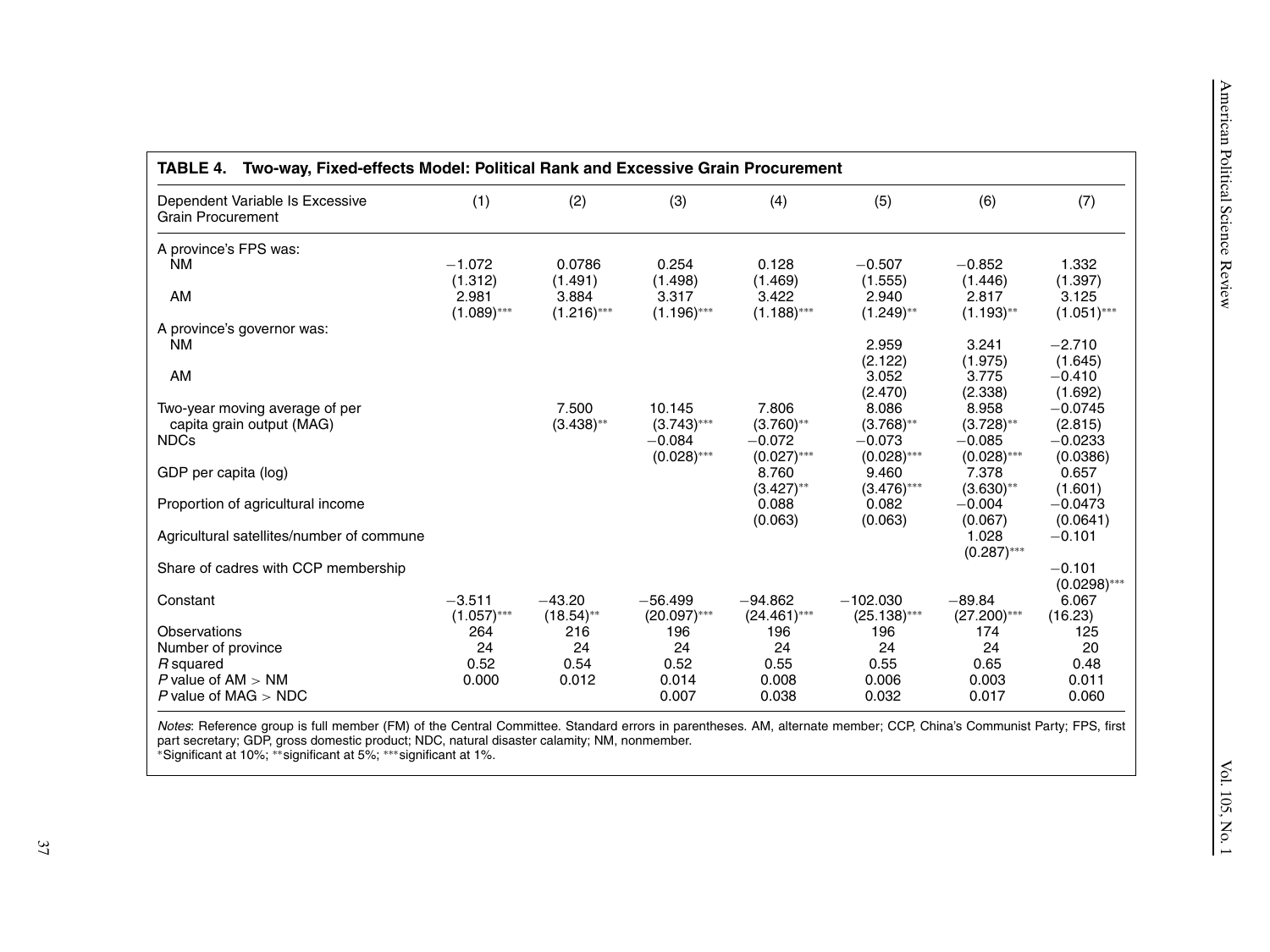natural calamities (model 3) are both highly significant, suggesting that procurement decisions were not completely independent of these considerations. Closer inspection, however, reveals that the marginal effects of these two variables varied considerably. Whereas a 1% increase in per capita grain output (MAG) yielded a 7% to 10% increase in grain procurement, which is large, a similar increase in natural disaster calamities (NDCs) reduced the magnitude of the dependent variable by less than 1%.<sup>39</sup> These results suggest, first, that provincial leaders were likely impervious to the potential sufferings that poor weather might inflict on the rural population and, second, that those in charge of the better-endowed provinces indeed taxed their own subjects more.<sup>40</sup> These findings help explain why China was unable to avert this great famine, as the provincial leaders expended little effort in reducing the transfer of grain out of their provinces, even when hit by poor weather.<sup>41</sup>

Turning to model 5, the party rank of provincial governors is not significant in explaining variations in the excess procurement ratio, which suggests that a province's enforcement of the Great Leap's policy was largely in the hands of the FPS.<sup>42</sup> This finding also helps make sense of the actions of Wu Zhipu, an unusually radical governor of Henan Province, who, in order to become the FPS of the province, launched a series of political accusations against the incumbent FPS, Pan Fusheng, for having failed to adhere closely to Mao's line. $43$ 

In contrast to what Yang (1996) postulates, per capita GDP has a positive rather than a negative sign in relation to the excessive procurement ratio, which augurs well for the argument that the better-endowed provinces contributed proportionately more to rapid industrialization. The extent to which a province was more or less agricultural, however, had no seeming effect on the radical behaviors of its leader.

Models 6 and 7, which control for the effect of local variations in radicalism, do not fundamentally alter our key results. The key explanatory variable of political rank remains highly significant (at the 5% and 1% levels of significance, respectively). The signs are also consistent with our expectations. The marginal effect of the satellite variable suggests that a 1% increase in this respect of radicalism increases procurement by an almost identical proportion (1.02%), whereas a 1% increase in party membership density has the expected effect of decreasing procurement, albeit by the much smaller magnitude of 0.10%.

# **"Personality" versus Party Rank**

Our estimations thus far have suffered from an omitted variable bias because we have not controlled for the identities of the FPSs and the corresponding tenure of their terms.<sup>44</sup> Indeed, conventional wisdom, which attributes the exceptionally radical behavior exhibited by such provincial leaders as Li Jingquan (of Sichuan), Wu Zhipu (of Henan), Zeng Xisheng (of Anhui), and Tao Zhu (of Guangdong)—to name the better known ones—to their "personality," presents a challenge to our hypothesis.<sup>45</sup> To correct for this possible bias, we need to control who these provincial leaders were ("personality"), where they served (province), and the length of their corresponding terms. Five provinces had the same FPS from 1956 to 1966 (Fujian, Jiangsu, Jiangxi, Inner Mongolia, and Zhejiang). Most had two FPSs, but some had three (Guangxi, Guizhou, Henan, Ningxia, Qinghai, and Shandong). Complete information on these assignments is readily available, so with a total of 48 FPSs (including both Central Committee members and nonmembers) during the period under analysis, we are able to generate 47 dummy variables representing these individuals to control for such effects.46 Each dummy indicates who the FPS of a given province was for the period under analysis, with each individual assigned a value of 1 for a year in which he

see, political rank remains highly significant, suggesting that the suspected measurement error is not a serious concern. We again thank Dan Treisman for suggesting this test.

 $39$  Although suspicion may be cast on the reliability of data on natural disasters (because the Chinese government may allegedly have had incentives to inflate such figures during the Great Leap period), the fact that our key explanatory variable remains significant in models 2 and 3, and with an even larger coefficient, suggests that our key conclusion remains unaffected by this control variable. In fact, the Hausman test cannot refute the null hypothesis that there is no significant difference in the coefficient for AM between the two models.

<sup>40</sup> A one-way coefficient test between these two variables confirms this result.

<sup>41</sup> Although Bernstein (1984) gives provincial leaders the benefit of the doubt that they may not have realized just how bad the situation could get, we interpret these results as evidence of blindness to the median voter in autocracies.

<sup>&</sup>lt;sup>42</sup> Because we have 16 FPS who were simultaneously also governors, we want to ascertain whether the motivations of these 16 provincial leaders were distinctly different from those of the others. We thus regress models 3 and 4 again by excluding these 16 FPS. Because the results are basically the same, we do not report them separately. Moreover, the Hausman test cannot refute the null hypothesis that there is no significant difference in the results between the full sample and the restricted sample.

<sup>43</sup> Wu's behavior was lauded by Mao for being an exemplar of what provincial leaders should demonstrate, and Mao made him Henan's PFS in 1958. Indeed, Wu's "more-Catholic-than-the-Pope radicalism" had rendered Henan Province the leading example for the rest of the country to follow (Domenach 1982; Xu 1998). Lending further support to our hypothesis is the fact that Pan Fusheng, the ousted PFS, seemingly learned his lesson in the Great Leap, became an ardent supporter of the Cultural Revolution, and survived the original purges as FPS of Heilongjiang Province. We thank Andrew Walder for making this observation.

<sup>44</sup> This will result in an overestimation of the effect of party rank, to the extent that personality does bear significantly on radical behavior.

<sup>45</sup> The problem with using "personality" to explain radical behavior is that it is always possible to come up with exceptions. For instance, although the four household radical names of Li, Wu, Zeng, and Tao were all FMs, the equally radical Zhang Desheng of Shaanxi Province, Huang Huoqing of Heibei Province, and Wang Renzhong of Hubei Province were all AMs. A rich narrative of the behavior of this latter group of provincial leaders is available in Zhang (1991, 143–47), Ding (1991, 153–64), and Zhang (2004, 9–10).

<sup>46</sup> We are, in fact, even able to trace the reassignment of FPS from one province to another. For instance, Zeng Xisheng, the radical leader of Anhui Province, was appointed to relieve the Great Leap's famine in Shandong Province.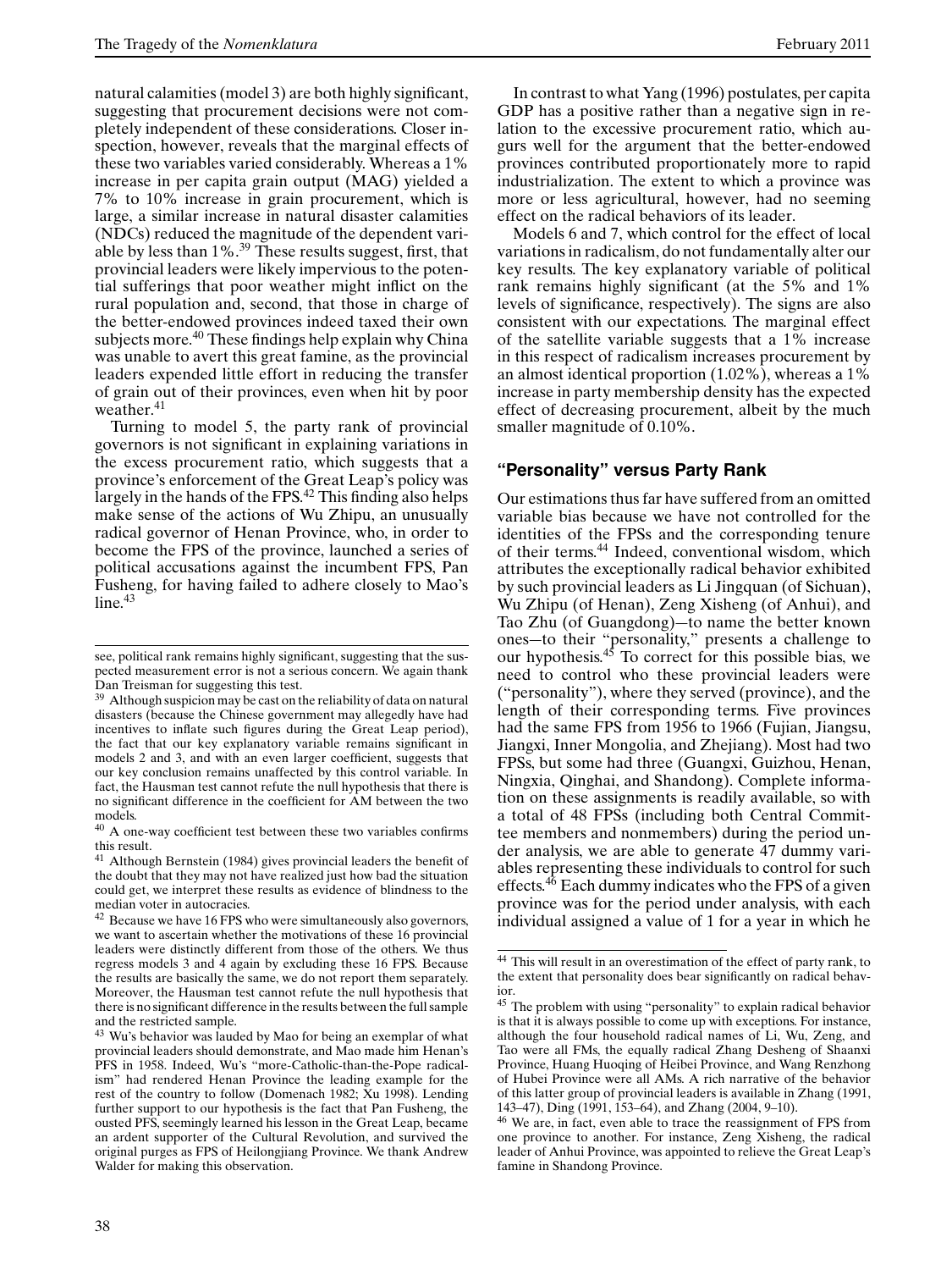| TABLE 5. Two-way, Fixed-effects Model:<br><b>Controlling for Personality and Individual Characteristics</b>                                                                                                                                                                                                  |                                  |                                  |
|--------------------------------------------------------------------------------------------------------------------------------------------------------------------------------------------------------------------------------------------------------------------------------------------------------------|----------------------------------|----------------------------------|
| Dependent Variable: Excess Procurement Ratio                                                                                                                                                                                                                                                                 | (1)                              | (2)                              |
| A province's FPS was:<br>NΜ                                                                                                                                                                                                                                                                                  | $-2.071$                         | $-0.267$                         |
| <b>AM</b>                                                                                                                                                                                                                                                                                                    | (1.654)<br>2.793<br>$(1.276)$ ** | (2.276)<br>5.900<br>$(2.396)$ ** |
| Two-year moving averages of per capita grain output (MAG)                                                                                                                                                                                                                                                    | 7.662<br>$(3.679)$ **            | 7.528<br>$(3.870)^*$             |
| <b>NDCs</b>                                                                                                                                                                                                                                                                                                  | $-0.070$<br>$(0.027)$ ***        | $-0.082$<br>$(0.026)$ ***        |
| GDP per capita (log)                                                                                                                                                                                                                                                                                         | 10.553<br>$(3.427)$ ***          | 12.530<br>$(3.669)$ ***          |
| Age of FPS                                                                                                                                                                                                                                                                                                   | 0.268<br>(0.163)                 | 0.413<br>(0.262)                 |
| Years of party membership                                                                                                                                                                                                                                                                                    | $-0.500$<br>$(0.168)$ ***        | $-0.404$<br>(0.394)              |
| Constant                                                                                                                                                                                                                                                                                                     | $-101.020$<br>$(25.833)***$      | $-124.784$<br>$(28.939)$ ***     |
| FPS personality control                                                                                                                                                                                                                                                                                      | No.                              | Yes                              |
| <b>Observations</b>                                                                                                                                                                                                                                                                                          | 196                              | 196                              |
| Number of province                                                                                                                                                                                                                                                                                           | 24                               | 24                               |
| R squared                                                                                                                                                                                                                                                                                                    | 0.57                             | 0.68                             |
| P value of $AM > NM$<br>P value of MAG $>$ NDC                                                                                                                                                                                                                                                               | 0.000<br>0.037                   | 0.000<br>0.051                   |
| Notes: Reference group is full member (FM) of the Central Committee. Standard errors in parentheses. AM,<br>alternate member; FPS, first part secretary; GDP, gross domestic product; NDC, natural disaster calamity;<br>NM, nonmember.<br>*Significant at 10%; ** significant at 5%; *** significant at 1%. |                                  |                                  |

was the FPS, and 0 otherwise. The 196 observations in the sample provide enough degrees of freedom for the analysis. In addition to controlling for who the provincial leaders were, we control also for their individual characteristics—specifically, their ages and the lengths of their tenure in the party—to gauge whether variations in these characteristics might also bear on political radicalism.

The effect of the individual characteristics of provincial leaders on procurement is reported in model 1 of Table 5, whereas we defer the results of controlling for "personality" to model 2. The results in model 1 show that party rank (AM) remains significant at the 5% level with the inclusion of age and tenure of party membership, and that its magnitude is similar to those in the previous baseline estimations (in particular, models 1, 3, 5, and 6 of Table 4). To the extent that the years of party membership are positively correlated with party rank, it is reasonable to expect that the less experienced tended to be more radical. Age, however, is not significant.

We found, in model 2, that not only does the rank variable (AM) remain significant at the 5% level, but also the size of its effect becomes larger (5.9) than in the previous estimations. This result robustly reaffirms our hypothesis that, even after controlling for the "personality" of the leader, political radicalism varied systematically according to the strengths of career incentives between the two ranks of Central Commit-

tee membership embedded in China's *nomenklatura*. 47 The years of party membership, which is significant in model 1, becomes insignificant after controlling for "personality" in model 2.

# **EXTENSION OF THE ANALYSIS**

A puzzle remains, nonetheless—and that is, why were full members not equally motivated to move up the career ladder, given the extraordinary prestige and power conferred by a position in the Politburo? Similarly, might the nonmembers be equally tempted to enter the Central Committee? An intuitive answer is simply that entry into either the Central Committee or Politburo was not only exceedingly rare, but, more important, it also depended primarily on "prerevolutionary credentials," which could not be earned through radical behavior. According to Houn (1957), members of the Central Committee shared the following characteristics (see also Bo 2004; Houn 1967). First, a great majority had experienced the Chinese Red Army's Long March in its revolutionary expedition across China; second, they had fought in guerilla warfare; third, they had frequently been elected to the first plenary sessions of the first seven NCCCPs (1921–45); and, fourth, they had long tenures of CCP membership

 $47$  In this model, it is the six promotions in 1958 that allow the effect of rank to be separated from that of personality.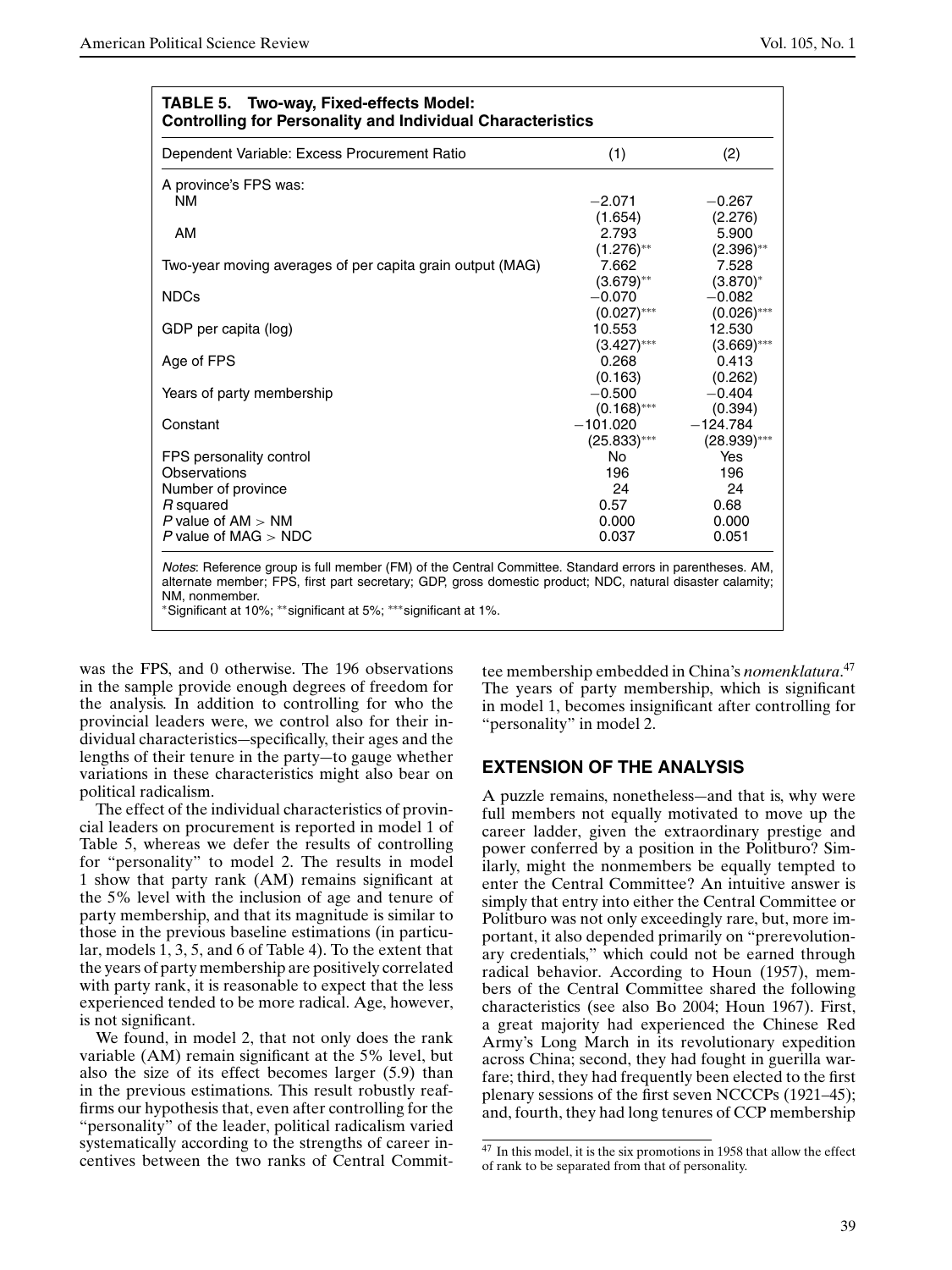|                      | <b>TABLE 6a. "Prerevolutionary Credentials" Distribution among Different Ranks</b> |                                          |                                          |                                                      |                                                                                             |  |  |
|----------------------|------------------------------------------------------------------------------------|------------------------------------------|------------------------------------------|------------------------------------------------------|---------------------------------------------------------------------------------------------|--|--|
|                      |                                                                                    | (1)                                      | (2)                                      | (3)                                                  | (4)                                                                                         |  |  |
| <b>Numbers</b>       | <b>Rank at First</b><br>Plenary<br>Session of<br>Eighth<br><b>NCCCP</b><br>(1956)  | Participation<br>in<br>Long March<br>(%) | Fought in<br>Guerilla<br>Warfare<br>(% ) | <b>CCP</b><br>Membership<br>Prior to 1949<br>(Years) | Elected to First<br>Plenary Session of<br>First to Seventh<br>NCCCP as CCM<br>$(1921 - 45)$ |  |  |
| 22<br>83<br>92<br>27 | <b>PM</b><br><b>FM</b><br>AM<br><b>NM</b>                                          | 87.13<br>51.26<br>40.10<br>15.56         | 70.06<br>44.11<br>34.24<br>7.69          | 25.04<br>22.24<br>20.29<br>15.92                     | 1.69<br>0.68<br>0.04<br>0                                                                   |  |  |

Notes: Total number is 224, including 197 CCM of the First Plenary Session of the Eighth NCCCP and 27 FPS who were not CCM (NM) in 1956. AM, alternate member; CCM, Central Committee Member; CCP, China's Communist Party; FM, full member; NCCCP, National Congress of the Communist Party of China; NM, nonmember; PM, Politburo member.

by the time communist China was founded in 1949. Of these four attributes, clearly the first two are of fundamental importance because they determined, in a concrete fashion, whether one had contributed to the revolutionary cause of the CCP. In other words, these credentials could be earned *before* the founding of the "New China" but *not afterward*, even during the Great Leap.

The distribution of these credentials among the four party ranks of the *nomenklatura* (including those PFS who were not members of the CC-CCP) is summarized in Table 6a. The pattern reveals a positive, linear relationship between party rank and the various credentials. For instance, whereas only 15% of the NMs and 40% of the AMs had joined the Long March, more than half of the FMs (51%) and a substantial 87% of the PMs had had this unique "prerevolutionary experience" (column 1). A similar pattern can be found for guerilla warfare (column 2). Similar patterns are shown for the other two attributes, namely, the length of CCP membership before 1949 and the frequency of being elected to the first plenary session of the first seven NCCCPs (columns 3 and 4). Moreover, the four credentials are highly correlated with each other at the 1% level of statistical significance (Table 6b).

The vast differences in the distribution of these credentials among the various party ranks suggest that mere political loyalty was unlikely a sufficient condition for entry to either the Central Committee (for nonmembers) or the Politburo (in the instance of full members). In the case of the Politburo, members of this supreme political body were required to possess the necessary credentials that bore on one's contributions to the CCP (within the revolutionary context of the Chinese Red Army) and to Mao's political ascendancy within the CCP (Houn 1967; Wang 2001).<sup>48</sup> Indeed,

| <b>TABLE 6b. Correlation</b><br><b>Coefficient Matrix of</b><br>"Prerevolutionary Credentials"                                                                                                                                                                                                                                                       |                                     |                      |           |     |  |
|------------------------------------------------------------------------------------------------------------------------------------------------------------------------------------------------------------------------------------------------------------------------------------------------------------------------------------------------------|-------------------------------------|----------------------|-----------|-----|--|
|                                                                                                                                                                                                                                                                                                                                                      | (1)                                 | (2)                  | (3)       | (4) |  |
| (1)<br>(2)<br>(3)<br>(4)                                                                                                                                                                                                                                                                                                                             | $0.22***$<br>$0.45***$<br>$0.33***$ | 0.26***<br>$0.46***$ | $0.31***$ |     |  |
| Source: Organization Department of the<br>Central Committee of the Communist Party of<br>China. 2004. Zhongguogongchandang Lijie<br>Zhongyangweiyuan Dacidian, 1921-2003 (A<br><b>Compendium of Central Committee Members</b><br>of Various Plenums, 1921-2003). Beijing:<br>Chinese Communist Party History Press.<br>*** Significant at .01 level. |                                     |                      |           |     |  |

students of Communist China regard the Long March as the only "credential" that qualified as a "revolutionary" contribution (Houn 1957; Mao 1991; J. Wang 1979; Xu 2006; Yang 1990). If that was indeed the case, then there existed significant "*entry barriers*" to the Politburo; in other words, except for the most elitist of party officials, full membership in the Central Committee was conceivably the highest attainable position.

The same applies to entry into the Central Committee, where membership required credentials that were firmly connected to the founding of the "New China." One such credential, according to Houn (1957), was guerilla warfare. As Table 6a shows, compared with their AM (32.4%) and FM (44.11%) counterparts, only a mere 7.6% of NMs had such experiences. This suggests that there were significant barriers for those seeking entry into the Central Committee *after* 1949.

<sup>48</sup> In theory, the Central Committee elects members to the Politburo and its Standing Committee. In reality, however, "between 1935 and 1975 the actual selection rested in the hand of Chairman Mao" (Wang 2001, 75). This is consistent with Houn's (1967) observation that Mao

used the explicit criteria of "seniority in the party, contributions made to Mao's own rise to power, and loyalty and usefulness to Mao and to the party" in his selection of candidates to Politburo membership (89).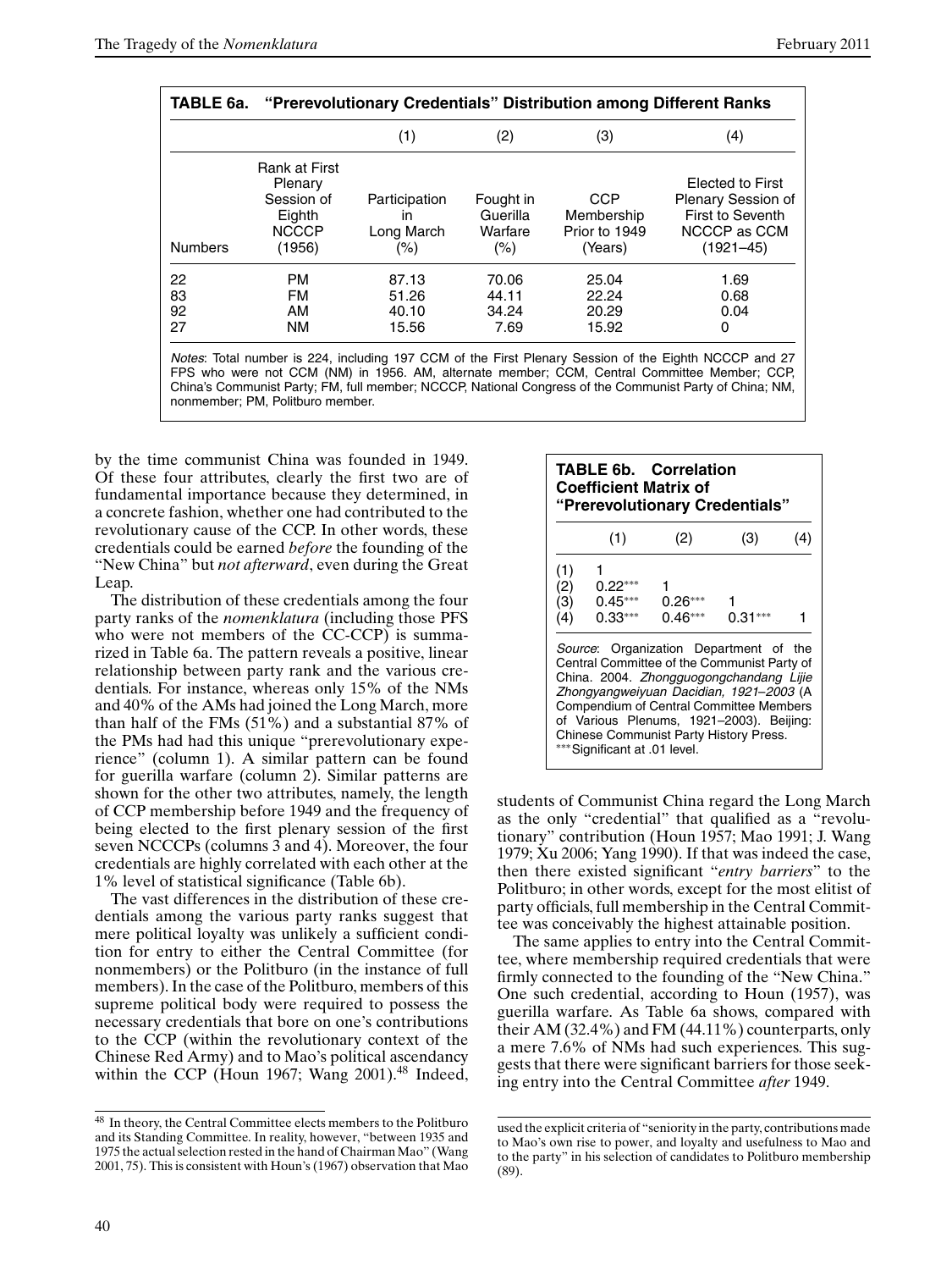## **TABLE 7. Multinominal Logistic Model of Determinants of Rank in the First Plenary Session of Eighth National Congress of the Communist Party of China**

| Dependent Variable: Rank in Eighth NCCCP                                                                                                                                                                                                                                 |                     |                     |                            |  |  |
|--------------------------------------------------------------------------------------------------------------------------------------------------------------------------------------------------------------------------------------------------------------------------|---------------------|---------------------|----------------------------|--|--|
| Variable                                                                                                                                                                                                                                                                 | (1)<br>AM vs.<br>ΝM | (2)<br>AM vs.<br>FM | (3)<br>FM vs.<br><b>PM</b> |  |  |
| <b>Rank in Seventh</b>                                                                                                                                                                                                                                                   | $17.11***$          | $2.809***$          | $3.944***$                 |  |  |
| <b>NCCCP</b>                                                                                                                                                                                                                                                             | (1.382)             | (0.628)             | (1.219)                    |  |  |
| Age (years)                                                                                                                                                                                                                                                              | 0.0897              | $-0.00211$          | $-0.112$                   |  |  |
|                                                                                                                                                                                                                                                                          | (0.0589)            | (0.0373)            | (0.0839)                   |  |  |
| CCP membership                                                                                                                                                                                                                                                           | $0.167**$           | 0.0960              | 0.0391                     |  |  |
| (years)                                                                                                                                                                                                                                                                  | (0.0733)            | (0.0615)            | (0.256)                    |  |  |
| <b>Education level</b>                                                                                                                                                                                                                                                   | $0.795***$          | 0.0872              | $-0.104$                   |  |  |
|                                                                                                                                                                                                                                                                          | (0.283)             | (0.158)             | (0.346)                    |  |  |
| Long March                                                                                                                                                                                                                                                               | 0.207               | 0.112               | $2.259**$                  |  |  |
| experience                                                                                                                                                                                                                                                               | (0.804)             | (0.406)             | (1.152)                    |  |  |
| Fought in guerilla                                                                                                                                                                                                                                                       | $2.234***$          | 0.222               | $-0.103$                   |  |  |
| warfare                                                                                                                                                                                                                                                                  | (0.859)             | (0.430)             | (0.972)                    |  |  |
| Constant                                                                                                                                                                                                                                                                 | $-9.743***$         | $-3.680*$           | $-4.496$                   |  |  |
|                                                                                                                                                                                                                                                                          | (2.830)             | (2.055)             | (8.081)                    |  |  |
| Pseudo $R^2$                                                                                                                                                                                                                                                             | 0.43                | 0.43                | 0.43                       |  |  |
| Observations                                                                                                                                                                                                                                                             | 213                 | 213                 | 213                        |  |  |
| Note: Robust standard errors in parentheses. AM, alternate<br>member; FM, full member; CCP, China's Communist Party;<br>NCCCP, National Congress of the Communist Party of China;<br>NM, nonmember; PM, Politburo member.<br>*** $p < .01$ ; ** $p < .05$ ; * $p < .1$ . |                     |                     |                            |  |  |

To test the idea that certain "prerevolutionary credentials" were associated with membership in the Politburo and the Central Committee, we perform a multinomial regression using a sample that includes both members ( $n = 197$ ) and nonmembers ( $n = 27$ ) of the Central Committee at the First Plenary Session of the Eighth NCCCP. In this exercise, the dependent variable is political rank arranged in an ascending order from the lowest to the highest, including the NM (i.e., NM, AM, FM, and PM), and the explanatory variables include the two key "prerevolutionary credentials" henceforth discussed (Long March and guerilla warfare), the individual characteristics of age, education, and tenure of party membership. To control for the effect that one's initial rank may have on current rank, we control for the rank at the Seventh Party Congress.

Reported in Table 7, the guerilla warfare variable significantly distinguishes the political rank of AM from that of NM at the 1% level of significance. The magnitude of this effect suggests that, compared with the NMs, the odds of AM having this particular credential are  $9.34$  ( $e^{2.23}$ ) times greater. Similar results are found in the case of the Politburo. Compared with the FMs, the odds of PMs having the unique experience of the Long March are  $9.58$  ( $e^{2.26}$ ) times greater (model 3). The robustness of our results is bolstered by the finding that guerilla warfare experiences are not significant (required) for Politburo membership. An even more important finding is that the difference between AM

and FM in terms of these two credentials is statistically insignificant (model 2). What this suggests is that an AM who wants to acquire the political status of an FM may feasibly achieve that by demonstrating his loyalty to Mao and his patrons. Whether political ranks were determined by "prerevolutionary credentials" is an empirical issue to which we now turn, using an ordered probit model such as the one in Equation (2).

$$
y_i = \alpha + R_{1956}\alpha + x_{i1}\beta_1 + x_{i2}\beta_2 + X_{i3}\beta_{i3} + \varepsilon_i.
$$
 (2)

In Equation  $(2)$ ,  $y_i$  is a dummy variable that equals 1 if an individual was either a member of the Politburo or the Central Committee between 1958 and 1977 (the Maoist era), and 0 otherwise. The independent variable  $R_{1956}$  is a dummy variable that indicates one's party rank at the commencement of the Eighth Central Committee in 1956.  $x_1$  denotes the two "prerevolutionary" credentials" of the Long March and guerilla warfare.  $x_2$  is a measure of human capital (using the years of education as a proxy), whereas  $X_3$  is a vector that denotes the tenure of party membership and age. *α* and *β* are a set of coefficients, and the standard error term *ε* is assumed to follow a standard normal distribution.

Table 8 reports our maximum likelihood estimation results. To allow for heterogeneity among individuals, we estimate the model with robust standard errors. In models 1 and 2, we examine the determinants of Central Committee membership, whereas in models 3 and 4, we examine those of Politburo membership. In model 1, we regress the dependent variable of whether an individual was a member of the Central Committee after 1958 on his or her party rank in 1956, controlling for the years of education, age, and years serving as a CCP member, while omitting the "prerevolutionary credentials." The results show that, compared with NMs, the probability of entering the Central Committee after 1958 increased with the level of party rank in 1956. In particular, PM is highly significant (at the 1% level) and has the largest coefficient; although both AM and FM are also significant, they are significant only at the 5% level. In model 2, we include the credential variable. Specifically, we use guerilla warfare to proxy for the credential variable required for membership in the Central Committee, with NM serving as the reference group.<sup>49</sup> Although PM remains significant, its coefficient becomes smaller, with FM and AM simply dropping their significance. In line with our expectations, guerilla warfare is highly significant (at the 1% level). What is more important to note, in this connection, is that compared to someone without guerilla warfare experiences, those with such experiences enjoy a substantially higher chance—30.7%—of being a member of the Central Committee. It is this large order of magnitude that lends credence to our conjecture that

<sup>&</sup>lt;sup>49</sup> We choose this particular variable because participation in the Long March and guerilla warfare are dummy variables that do not vary over time. Although the length of CCP membership before 1949 increases in value over time, it does so automatically and is thus likely to pick up other unobserved heterogeneous effects.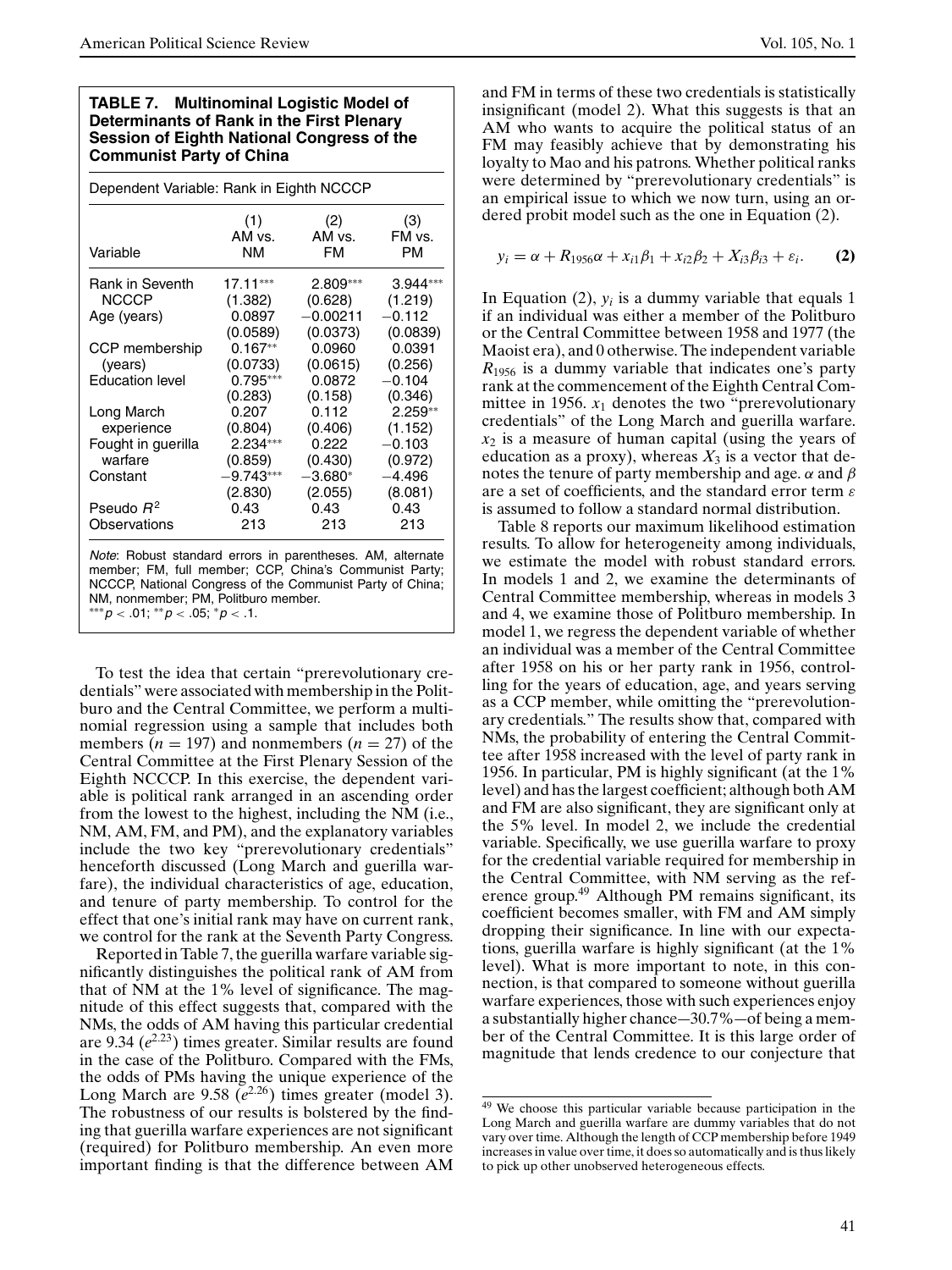| <b>Central Committee Membership</b> |                        |                        |                        |                        |
|-------------------------------------|------------------------|------------------------|------------------------|------------------------|
|                                     | (1)                    | (2)                    | (3)                    | (4)                    |
| Variables                           | CС                     | CС                     | <b>PM</b>              | <b>PM</b>              |
| Rank in Eighth NCCCP:               |                        |                        |                        |                        |
| PM.                                 | 0.510<br>$(0.072)$ *** | 0.438<br>$(0.106)$ *** | 0.722<br>$(0.089)$ *** | 0.645<br>$(0.134)$ *** |
| FM                                  | 0.283<br>$(0.127)$ **  | 0.156<br>(0.153)       | 0.128<br>$(0.067)^*$   | 0.106<br>(0.065)       |
| AM                                  | 0.259<br>$(0.121)$ **  | 0.168<br>(0.139)       |                        |                        |
| Fought in guerilla warfare          |                        | 0.307<br>$(0.072)$ *** |                        |                        |
| Long March experience               |                        |                        |                        | 0.328<br>$(0.063)$ *** |
| Education                           | $-0.043$<br>(0.028)    | $-0.025$<br>(0.030)    | $-0.018$<br>(0.025)    | $-0.013$<br>(0.022)    |
| Age (years)                         | $-0.002$<br>(0.005)    | 0.001<br>(0.005)       | $-0.004$<br>(0.005)    | $-0.003$<br>(0.005)    |
| CCP membership (years)              | $-0.007$<br>(0.008)    | $-0.006$<br>(0.009)    | 0.020<br>$(0.010)$ **  | 0.011<br>(0.012)       |
| Pseudo $R^2$                        | 0.06                   | 0.12                   | 0.25                   | 0.38                   |
| Observations                        | 217                    | 213                    | 194                    | 194                    |

**TABLE 8. Ordered-probit Analysis of Determinants of Politburo and**

Notes: The reference group in models 1 and 2 is NM, whereas the reference group in models 3 and 4 is AM. Robust standard errors in parentheses. AM, alternate member; CC, Central Committee; FM, full member; CCP, China's Communist Party; NCCCP, National Congress of the Communist Party of China; PM, Politburo member.

∗∗∗p *<* .01; ∗∗p *<* .05; ∗p *<* .1.

mere political loyalty was not sufficient for entry into the Central Committee during the Great Leap.

We replicate in models 3 and 4 what is essentially the same exercise in the previous two models, only this time we replace guerilla warfare with Long March as the prerequisite for entry to the Politburo and use AM as the reference group. The results are strikingly similar to those for models 1 and 2. As a proxy for "prerevolutionary credentials," the Long March variable is highly significant (at the 1% level) and of a magnitude that is much larger than that of guerilla warfare. In particular, those who had embarked on the Long March were 32.8% more likely to become members of the Politburo. More important, we should also note that once we control for the Long March, FM, which is significant in model 3, drops its significance altogether, suggesting that the promotion of FM to the Politburo is not merely a function of time—it had to be earned in the *course* of the revolution (before 1949)—not after it.

The other variable of interest is education, which exhibits no relationship with the dependent variable. We do not believe that education actually impeded one's entry into the Politburo or the Central Committee; rather, the most senior officials were older and hence had received less education during wartime than their younger counterparts had (a "cohort" effect).

# **A REMAINING ESTIMATION ISSUE**

In estimating the effect of party rank on provincial radicalism, we have avoided the omitted variable bias by controlling for the identity of the FPSs during the Great Leap. The remaining estimation issue is whether the more radical provincial leaders were appointed to their positions by Mao in advance in anticipation of the launching of the Great Leap, in which case the causality of our argument would be reversed and our estimation biased (Angrist, Graddy, and Imbens 2000; Fisher and Nagin 1978).<sup>50</sup> To ensure that our estimations do not suffer from the bias of reverse causality, we examine the *dates* on which the various FPSs who had served on the Eighth Central Committee were appointed (Table 9).

Except for the FPSs of Ningxia and Liaoning provinces, who were appointed in 1958 (shortly before the Great Leap), the majority of FPSs assumed their current positions (as members of the Central Committee) in 1954 (the mean), with a few as early as 1952. With the exception of Zeng Xisheng (Anhui) and Liu Jianxun (Guangxi), the remaining 8 of the 10 FPSs in the most severe famine-stricken provinces were all appointed long before the Leap.<sup>51</sup> Although Wu

<sup>50</sup> Although to a considerable extent the central leaders in China may be regarded as having relied on the same career incentives to motivate regional officials to promote economic growth in the Deng era and beyond, we cannot rule out the possibility that some of these provincial leaders were being intentionally replaced by those who were more progrowth oriented. We thank an anonymous reviewer for pointing out this subtle difference.

<sup>51</sup> Chen Manyuan, the FPS of Guangxi Province who was discharged in June 1957, was removed because there were allegedly people dying in that province (Yang 2008).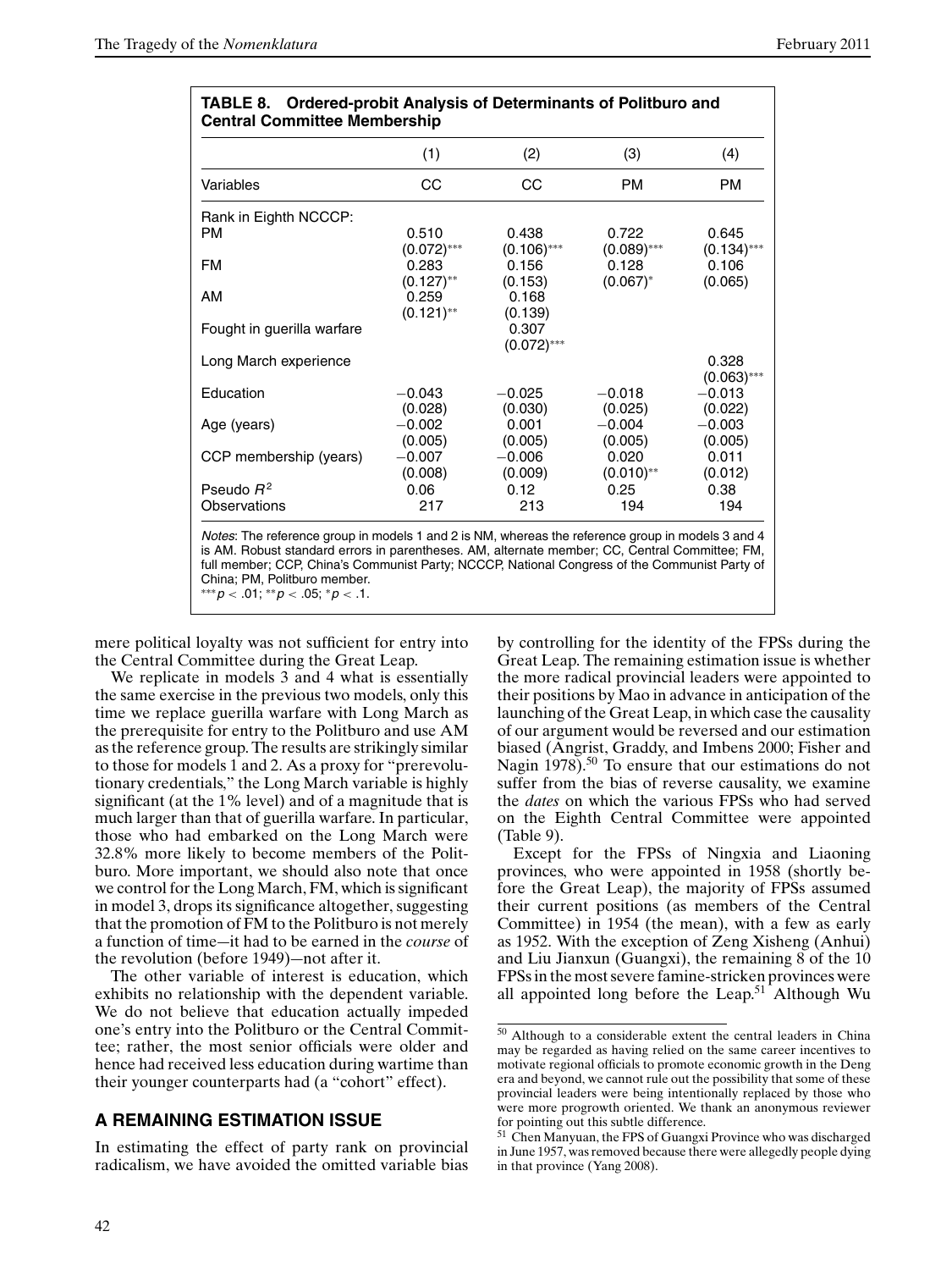| Province       | <b>First Party</b><br>Secretary | Appointment     |
|----------------|---------------------------------|-----------------|
| Anhui          | <b>ZENG Xisheng</b>             | 1956.07-1962.02 |
| Fujian         | YE Fei                          | 1954.10-1967.05 |
| Gansu          | <b>ZHANG Zhongliang</b>         | 1954.06-1961.01 |
| Guangdong      | TAO Zhu                         | 1955.07-1965.02 |
| Guangxi        | LIU Jianxun                     | 1957.06-1961.07 |
| Guizhou        | <b>ZHOU Lin</b>                 | 1954.12-1964.10 |
| Hebei          | LIN Tie                         | 1949.07-1966.08 |
| Heilongjiang   | OU Yangqin                      | 1954.07-1965.10 |
| Henan          | WU Zhipu*                       | 1958.08-1962.07 |
| Hubei          | <b>WANG Renzhong</b>            | 1954.05-1966.08 |
| Hunan          | <b>ZHOU Xiaozhou</b>            | 1953.11-1959.09 |
| Inner Mongolia | <b>WU Lanfu</b>                 | 1947.07-1966.08 |
| Jiangsu        | <b>JIANG Weiging</b>            | 1954.08-1967.01 |
| Jiangxi        | YANG Shangkui                   | 1952.11–1967.01 |
| Jilin          | WU De                           | 1955.02-1966.05 |
| Liaoning       | <b>HUANG Huogging</b>           | 1958.06-1967.01 |
| Ningxia        | <b>WANG Feng</b>                | 1958.04-1961.01 |
| Qinghai        | GAO Feng                        | 1954.06-1961.08 |
| Shandong       | SHU Tong                        | 1954.08-1960.10 |
| Shaanxi        | <b>ZHANG Desheng</b>            | 1954.10-1965.03 |
| Shanxi         | TAO Lujia                       | 1952.12-1965.08 |
| Sichuan        | LI Jingquan                     | 1954.12-1965.02 |
| Yunnan         | <b>XIE Fuzhi</b>                | 1952.07-1959.08 |
| Zhejiang       | JIANG Hua                       | 1954.08-1967.01 |

**TABLE 9. Appointment Dates of Provincial First Party Secretaries Ranked**

∗WU Zhipu severed as governor of Henan Province from May 1949 onward.

Source: Organization Department of the Central Committee of the Communist Party of China. 2004. Zhongguogongchandang Lijie Zhongyangweiyuan Dacidian, 1921–2003 (A Compendium of Central Committee Members of Various Plenums, 1921– 2003). Beijing: Chinese Communist Party History Press.

Zhipu did not become Henan's FPS until 1958, he had started serving as the provincial governor in the same province in early (February) 1955. With regard to the two appointees in 1958 (in Ningxia and Liaoning), the famine in these two provinces—ranked 17th and 20th, respectively—was among the least severe. Moreover, additional evidence suggests that their predecessors were not persecuted for having failed to toe Mao's radical line.<sup>52</sup> Summing up, we find no persuasive evidence to suggest that Mao had placed his loyal followers in the position shortly before the Great Leap in order to vigorously implement his radical policies. That some of the provincial leaders behaved more radically must therefore be seen as the result of the incentive properties embedded in China's *nomenklatura*.

# **CONCLUSION**

Premised on the reasoning that excessive grain procurement was likely the major culprit of excess deaths during China's Great Leap Famine, we examine, in this study, the spatial variations in political radicalism, measured specifically by the excess grain procurement ratio. It has long been assumed that in totalitarian regimes, such as China's under Mao, the source of radicalism is often deeply embedded in ideology or associated with the idiosyncrasies of individual provincial leaders. In other words, higher death tolls were assumed to be correlated closely with *who* the leaders were. By comparing and contrasting the vast differences in appointments, as well as political and other privileges between members of different political ranks in the CC-CCP, and by assuming that party officials responded to incentives, we tested, with data, the proposition that alternate members of the CC-CCP had stronger incentives than both full members and nonmembers to climb the career ladder of the *nomenklatura*. The Great Leap provided these party officials with a rare, extraordinary opportunity to respond to Mao's unambiguous signal that radical behavior would be duly rewarded. The evidence clearly shows that even after controlling for the idiosyncrasies of individual provincial leaders and variations in local conditions, the alternate members were, as a group, indeed more likely to act radically. Our findings thus substantially challenge the reigning assumption that ideology is the main source of bureaucratic radicalism in totalitarian regimes.

The idea that career incentives matter is further bolstered by the provocatively counterintuitive finding that radicalism declined among those bureaucrats who, although still having room to move further up the career ladder, nonetheless lacked the necessary "prerevolutionary credentials" to do so, at which point most apparently became satisfied careerists rather than revolutionary zealots. Thus, even though this study only focuses on one historical period in one country, there are important general political lessons to be learned. In particular, in the absence of political checks and balances on the dictator, he can easily misuse the same career incentives that have been employed to promote economic growth under the same conditions of centralized personnel control by the *nomenklatura* and economic decentralization, leading in this case to economic disaster.

# **REFERENCES**

- Angrist, J., K. Graddy, and G. Imbens. 2000. "The Interpretation of Instrumental Variables Estimators in Simultaneous Equations Models with an Application to the Demand for Fish." *Review of Economic Studies* 67 (3): 499–527.
- Arendt, H. 1963. *Eichmann in Jerusalem: A Report on the Banality of Evil*. New York: Penguin Classics.
- Ashton, B., K. Hill, A. Piazza, and R. Zeitz. 1984. "Famine in China, 1958–61." *Population and Development Review* 10: 613– 45.
- Banister, J. 1984. "An Analysis of Recent Data on the Population of China." *Population and Development Review* 10: 241– 71.
- Barro, R. 1996. "Democracy and Growth." *Journal of Economic Growth* 1: 1–27.
- Becker, J. 1998. *Hungry Ghost: Mao's Secret Famine*. New York: Henry Holt.

<sup>52</sup> For instance, the predecessor of Wang Feng, the FPS of Ningxia, was apparently removed for ideological reasons. Wang and his wife were accused of allegedly showcasing an ornamental fashion piece manufactured by the ethnic minorities in that province (Tang and Zhang 2006).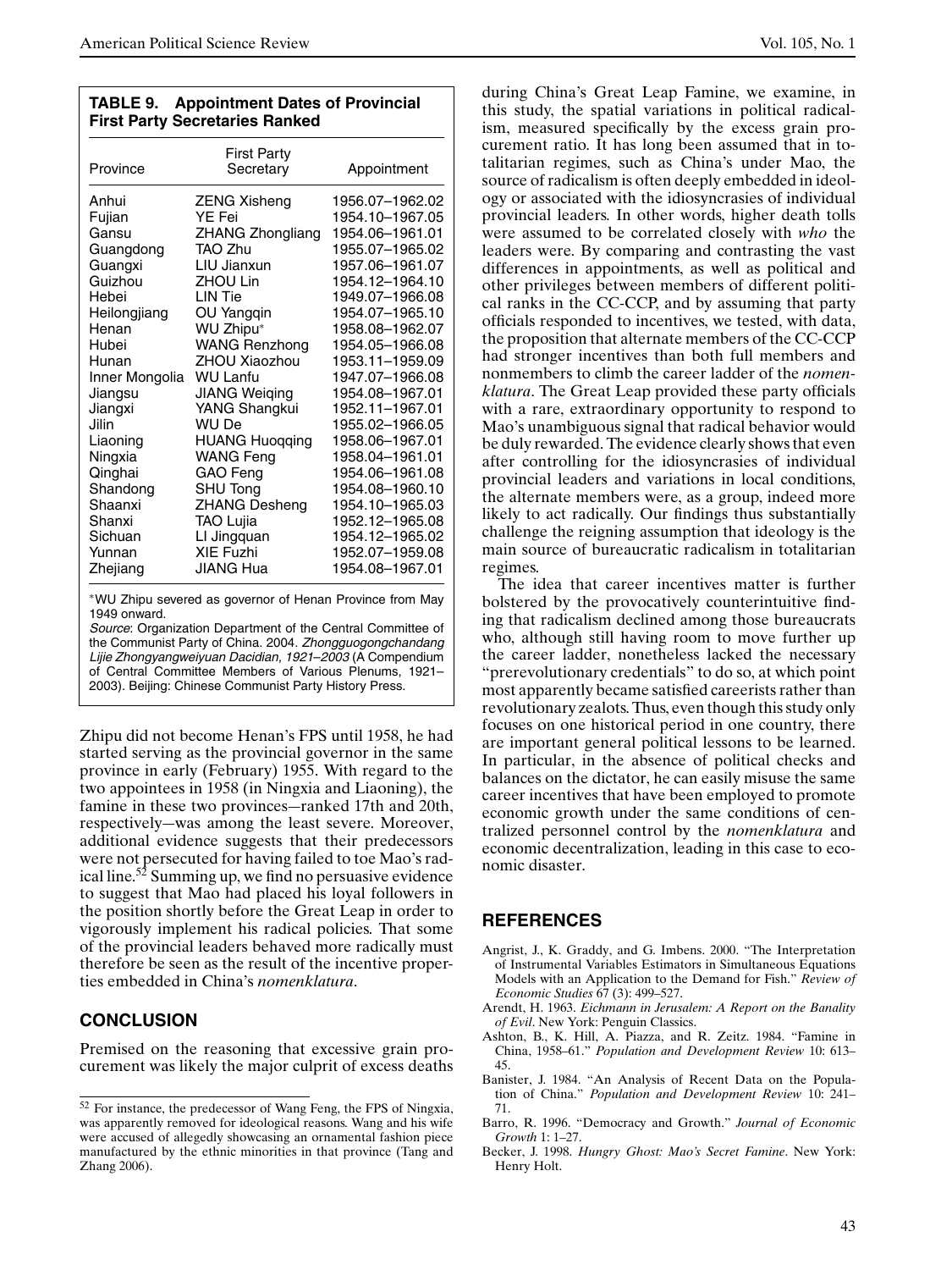- Bo, Y. 1993. *Ruogan Zhongda Juece yu Shijian de Huigu* (Several Important Policy Decisions and Events in Retrospect). Beijing: Central Party School of the Central Committee of the Communist Party of China Press.
- Bo, Z. 1996. "Economic Performance and Political Mobility: Chinese Provincial Leaders." *Journal of Contemporary China* 5 (12): 135– 54.
- Bo, Z. 2004. "China's Political Elites in the 21st Century: Technocrats in Command?" *Asian Profile* 32 (6): 497–517.
- Burns, J. P. 1987. "China's *Nomenklatura* System." *Journal of Problems of Communism* 36: 36–51.
- Burns, J. P. 1988a. *Political Participation in Rural China*. Berkeley: University of California Press.
- Burns, J. P. 1988b. "Contemporary China's *Nomenklatura* System." *Chinese Law and Government* 20: 3–13.
- Burns, J. P. 1989. *The Chinese Communist Party's Nomenklatura System: A Documentary Study of Party Control of Leadership Selection, 1979–1984*. New York: M.E. Sharpe.
- Burns, J. P. 1994. "Strengthening Central CCP Control of Leadership Selection: The 1990 *Nomenklatura*." *China Quarterly* 138: 458–91.
- Cao, S. 2005. "Niande Zhongguo Renkou Siwang Jiqi Chengyin, 1959–1961" (Deaths of China's Population and Its Contributing Factors during 1959–1961). *Chinese Journal of Population Science*  $1.16 - 30.$
- Chen, Y. N. d. "Under the Same Maoist Sky: Accounting for Death Rate Discrepancies in Anhui and Jiangxi." In *New Perspectives on China's Great Leap Forward and Great Famine*, eds. Kimberley Ens Manning and Felix Wemheuer. Vancouver, Canada: University of British Columbia Press. Forthcoming.
- Chung, J. H. 2000. *Central Control and Local Discretion in China: Leadership and Implementation during Post-Mao Decollectivization*. New York: Oxford University Press.
- Coale, A. J. 1981. "Population Trends, Population Policy, and Population Studies in China." *Population and Development Review* 7: 267–97.
- Congleton, R. D. 2003. "The Median Voter Model." In *The Encyclopedia of Public Choice*, eds. C. K. Rowley and S. Friedrich. Dordrecht, the Netherlands: Kluwer Academic, 707–12.
- Debs, A. 2010. "Economic Theories of Dictatorship." *Economics of Peace and Security Journal* 5 (1): 11–17.
- Dernberger, R. F. 1972. "Radical Ideology and Economic Development in China: The Cultural Revolution and Its Impact on the Economy." *Asian Survey* 12 (12): 1048–65.
- Department of Comprehensive Statistics, National Bureau of Statistics of China. 2000. *Xinzhongguo Wushinian Nongye Tongjiziliao* (Statistical Materials on 50 Years of New China's Agriculture). Beijing: Statistical Press of China.
- Ding, S. 1991. *Renhuo: Dayuejin yu Dajihuang* (Man-made Disasters: The Great Leap Forward and the Great Famine). Hong Kong: 1990s Press.
- Domenach, J. 1982. *The Origins of the Great Leap Forward: A Conjuncture in a Chinese Province, 1956–1958*. Trans. A. M. Berrett. Boulder, CO: Westview Press.
- Downs, A. 1957. *An Economic Theory of Democracy*. New York: Harper.
- Edin, M. 2003. "State Capacity and Local Agent Control in China: CCP Cadre Management from a Township Perspective." *China Quarterly* 173: 35–52.
- Egorov, G., and K. Sonin. N. d. "Dictators and Their Viziers: Endogenizing the Loyalty-Competence Trade-off." *Journal of the European Economic Association.* Forthcoming.
- Fisher, F., and D. Nagin. 1978. "On the Feasibility of Identifying the Crime Function in a Simultaneous Equations Model of Crime and Sanctions." In *Deterrence and Incapacitation: Estimating the Effects of Criminal Sanctions on Crime Rates*, eds. A. Blumstein, D. Nagin, and J. Cohen. Washington, DC: National Academy of Sciences, 361–99.
- Gandhi, J., and A. Przeworski. 2007. "Authoritarian Institutions and the Survival of Autocrats." *Comparative Political Studies* 40 (11): 1279–1301.
- Gao, W. 2006. *Renmingongshe Shiqi Zhongguo Nongmin Fanxingwei Diaocha* (A Study of the Chinese Peasants' Resistance Behavior

during the Period of the People's Commune). Beijing: Chinese Communist Party History Press.

- Goldman, M. 1987. "The Party and the Intellectuals. " In *The Cambridge History of China, Vol. 14: The People's Republic, Part 1: The Emergence of Revolutionary China, 1949–1965*, eds. R. Mac-Farquhar and J. K. Fairbank. New York: Cambridge University Press, 218–53.
- Gregor, J. A. 1974. *The Fascist Persuasion in Radical Politics*. Princeton, NJ: Princeton University Press.
- Gregor, J. A. 1995. *Marxism, China, and Development*. New Brunswick, NJ: Transaction.
- Gregor, J. A. 2000. *A Place in the Sun: Marxism and Fascism in China's Long Revolution*. Boulder, CO: Westview Press.
- Guo, G. 2009. "China's Local Political Budget Cycles." *American Journal of Political Science* 53 (3): 621–32.
- Harasymiw, B. 1969. "*Nomenklatura*: The Soviet Communist Party's Leadership Recruitment System." *Canadian Journal of Political Science* 2: 493–512.
- Henisz, W. J. 2004. "Political Institutions and Policy Volatility." *Economics and Politics* 16: 1–27.
- Houn, F. W. 1957. "The Eighth Central Committee of the Chinese Communist Party: A Study of an Elite." *American Political Science Review* 51: 392–404.
- Houn, F. W. 1967. *A Short History of Chinese Communism*. Englewood Cliffs, NJ: Prentice Hall.
- Jiang, Z., and N. Li. 1986. "Zhongguo Renkou Dongtai Canshu de Xiaozheng" (An Adjustment of China's Dynamic Population Figures). *Academic Journal of Xian Jiaotong University* 3: 46–64.
- Jiang, Z., and N. Li. 1988. *Zhongguo Renkou Dongtai Guji de Fangfai he Jieguo* (Methods and Results of Estimating China's Population Dynamics). Beijing: Economic Management Press.
- Jin, H. 1993. "Sannian Ziran Zaihi Beiwanglu" (A Memorandum of 'Three Years of Natural Disasters.'). *Society* 3/4: 13–22.
- Klein, W. D. 1966. "The 'Next Generation' of Chinese Communist Leaders. " In *China under Mao, Politics Takes Command: A Selection of Articles from The China Quarterly*, ed. R. MacFarquhar. Cambridge, MA: MIT Press, 69–86.
- Knack, S., and P. Keefer. 1995. "Institutions and Economic Performance: Cross-country Tests Using Alternative Institutional Measures." *Economics and Politics* 7 (3): 207–27.
- Kung, J. K., and J. Y. Lin. 2003. "The Causes of China's Great Leap Famine, 1959−1961." *Economic Development and Cultural Change* 52: 51–73.
- Landry, P. F. 2008. *Decentralized Authoritarianism in China: The Communist Party's Control of Local Elites in the Post-Mao Era*. New York: Cambridge University Press.
- Li, B., and A. G. Walder. 2001. "Career Advancement as Party Patronage: Sponsored Mobility into the Chinese Administrative Elite, 1949−1996." *American Journal of Sociology* 106: 1371–1408.
- Li, H., and L. Zhou. 2005. "Political Turnover and Economic Performance: The Incentive Role of Personnel Control in China.' *Journal of Public Economics* 89: 1743–62.
- Liang, Z. 2003. "Boshan Nongyeweixing Jingyanhuiji Guanxiuji" (An Official Account of the Experiences of Agricultural Highyield Satellites in Boshan County). *Yanhuang Chunqiu* 1: 22–25.
- Lieberthal, K. 1995. *Governing China: From Revolution through Reform*. New York: W. W. Norton.
- Lin, Y. 1990. "Collectivization and China's Agricultural Crisis in 1959–61." *Journal of Political Economy* 98: 1228–52.
- Lin, J. Y., and D. T. Yang. 2000. "Food Availability, Entitlements and the Chinese Famine of 1959−61." *Economic Journal* 110: 136–58.
- Liu, A. P. 1980. "The Ideology and Personality of the Radical Left in the People's Republic of China." *Political Psychology* 2 (2): 3–21.
- Lu, H. 2008. "'Weixing' Shi Ruhe Shangtiande? Xiangcun Jicengganbu he Dayuejin" (How Was the 'Satellite' Launched? Village Grassroots Cadres and the Great Leap Forward). *Open Times* 5: 116–26.
- Manion, M. 1985. "The Cadre Management System, Post-Mao: The Appointment, Promotion, Transfer and Removal of Party and State Leaders." *China Quarterly* 102: 203–33.
- Mao, Z. 1991. *Maozedong Xuanji* (Selected Works of Mao Tse-Tung). Beijing: People's Press.
- Mao, Z. 1992. *Jianhuo Yilai Maozedong Wengao* (Collected Works of Mao Tse-Tung). Volume 7. Beijing: Central Party Literature Press.